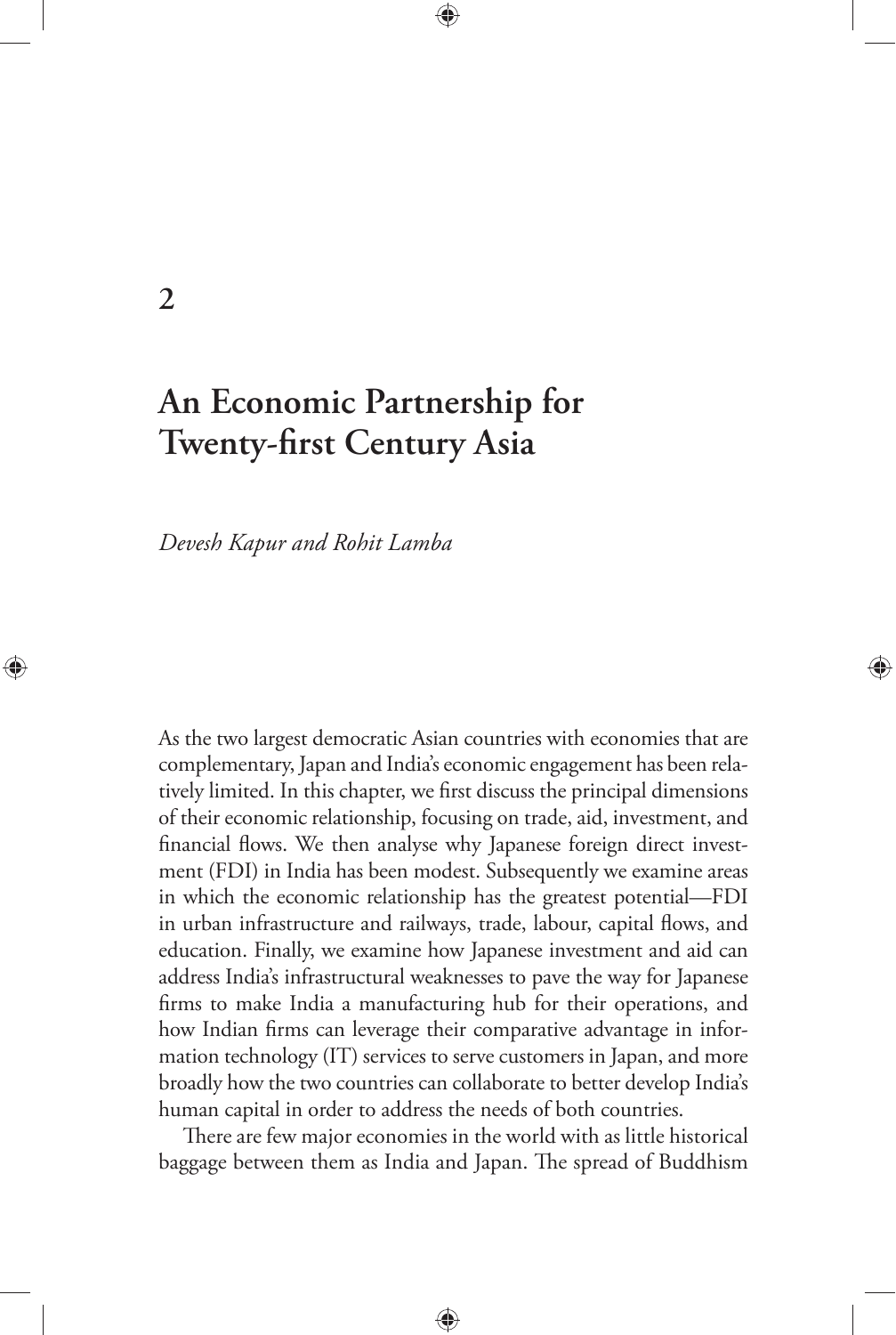in Japan led the land of its origin to be christened Tenjiku, an ancient name for the Indian subcontinent defined as the land far away where dharma was first preached and practised.<sup>1</sup> But, reeling under colonial rule, India could not gain much from the rapid strides made by Japan under the Meiji restoration of the late nineteenth century. Following India's independence in 1947, its import-substitution industrialization (ISI) economic model meant that trade and foreign investment played little role in the country's development, which further limited economic engagement with Japan.

⊕

 Instead, for more than half a century, foreign aid played a key role in Japan's engagement with India. Japanese aid to India commenced in 1958 and has been mainly in the form of yen loans (95 per cent of Japan's official development assistance [ODA] to India is in yen loans). 2 However, the lack of strategic convergence and growing Japanese interest in Southeast Asia from the 1970s and in China from the 1980s resulted in weak economic and diplomatic relations between the two countries. The nadir was in 1998 when, following India's nuclear tests Japan suspended its aid programme. However, matters began to change considerably from the early 2000s, and since 2003 India has been the largest recipient of Japanese ODA, which averaged about US\$2.6 billion annually between 2008 and 2012. 3

◈

⊕

 Commercially, while there were a number of joint ventures between Japanese and Indian firms, it was not until the early 1980s, when Suzuki invested in a joint venture with the Indian government in what would become India's largest automobile company (Maruti)—unlocking the car ownership aspirations of India's middle class—that an iconic Japanese investment took root in India. Unforeseen cultural links formed as well, such as Tamil movie star Rajinikanth's popularity in Japan and children in India growing up watching dubbed versions of Japanese animated series. Nonetheless, the economic relationship between the two countries continued to be anaemic. In the 2000s, even as South Korean firms invested heavily in India's white goods sector, risk-averse Japanese firms stayed away, ceding ground to the competition.

The modest economic links are striking both on economic logic and political grounds. Japan is a capital-rich country with an ageing and declining population. India is a capital-poor country poised to reap a major demographic dividend in the next few decades. Japan has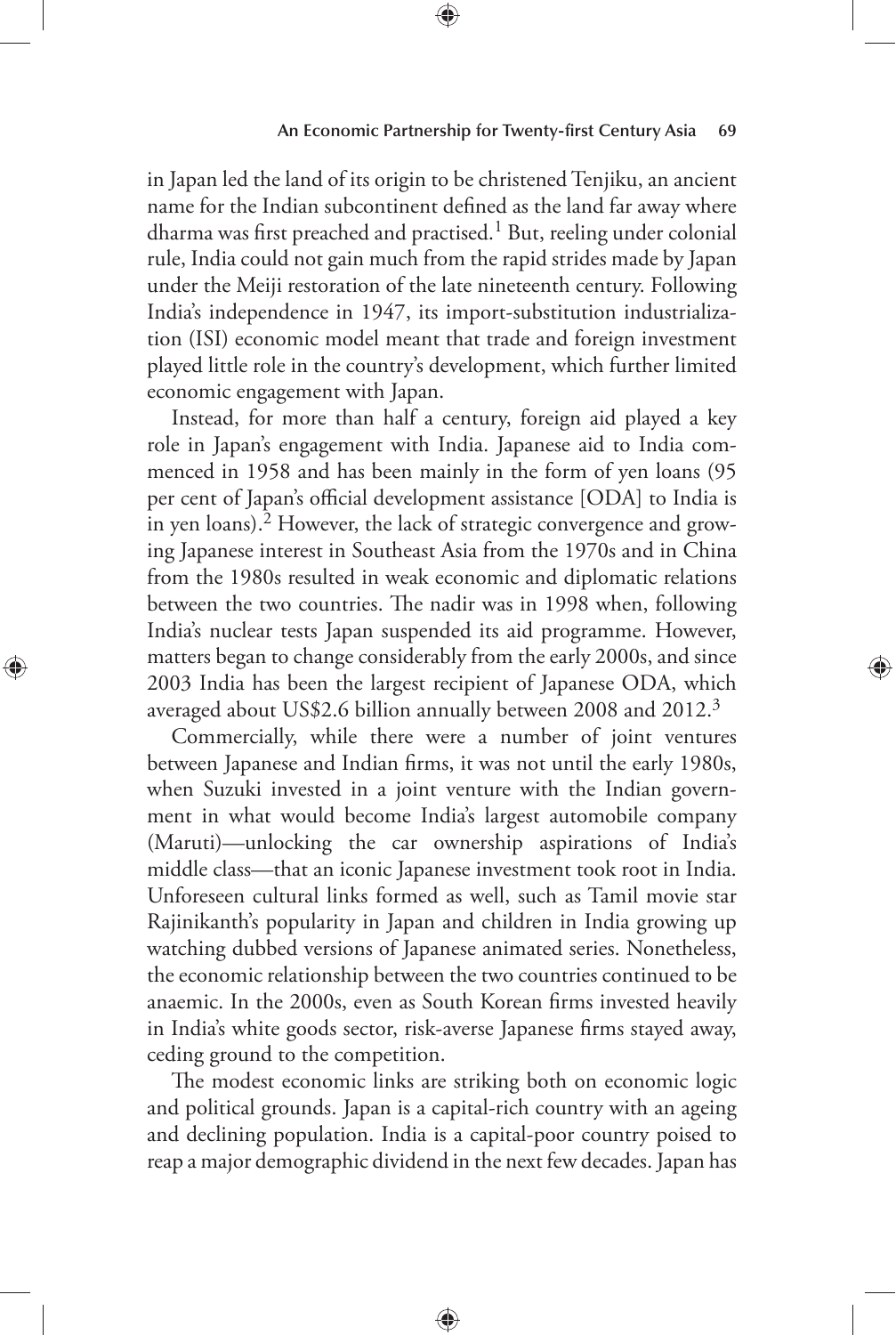◈

long had a comparative advantage in manufacturing while India has developed a comparative advantage in services. However, as Japanese companies looked for newer pastures to graze their manufacturing aspirations, their destinations were inevitably in East Asia (especially China and South Korea) and Southeast Asia (particularly Indonesia and Thailand).

⊕

 Additionally, unlike other East and Southeast Asian countries, Japan has no historical baggage with India. The legacies of Japanese colonialism and WWII are bitterly contested, especially in China and South Korea, and periodically erupt in tensions between those countries and Japan. Indeed, rather than waning, if anything this historical legacy has become a bigger issue over time. In contrast, there is no such historical baggage between Japan and India and few major countries enjoy as much consensus across the Indian political spectrum as Japan.

The good news, however, is that despite the lost decades, these favourable fundamentals still exist. A growing rapport between the national leadership of the two countries and, especially, changes in the strategic environment in Asia are adding impetus to a deeper economic relationship between the two countries. In a survey of overseas business operations of Japanese manufacturing companies done by the Japan Bank for International Cooperation (JBIC) in 2014, India was ranked second on the list of promising countries/regions for the medium term and ranked first for the long term (Table 2.1). $^4$ 

In this chapter, we first lay out the complementary nature of the two economies, characterized by demography and capital. Next, the chapter discusses the recent history of economic interaction between Japan and India, a history marked by missed opportunities. After that, the chapter switches gear and examines the way forward, focusing on a series of sectors that present opportunities for the two countries to deepen their economic engagement, particularly urban infrastructure and railways in India and labour mobility for Indian workers—especially in services—to work in Japan. We then report on the experience of Japan Plus, a team set up by the Government of India exclusively to attract and facilitate Japanese investments. We conclude by examining some other key features of the 2014 Tokyo Declaration between Prime Ministers Narendra Modi and Shinzo Abe, as well as the salience of the Japan–India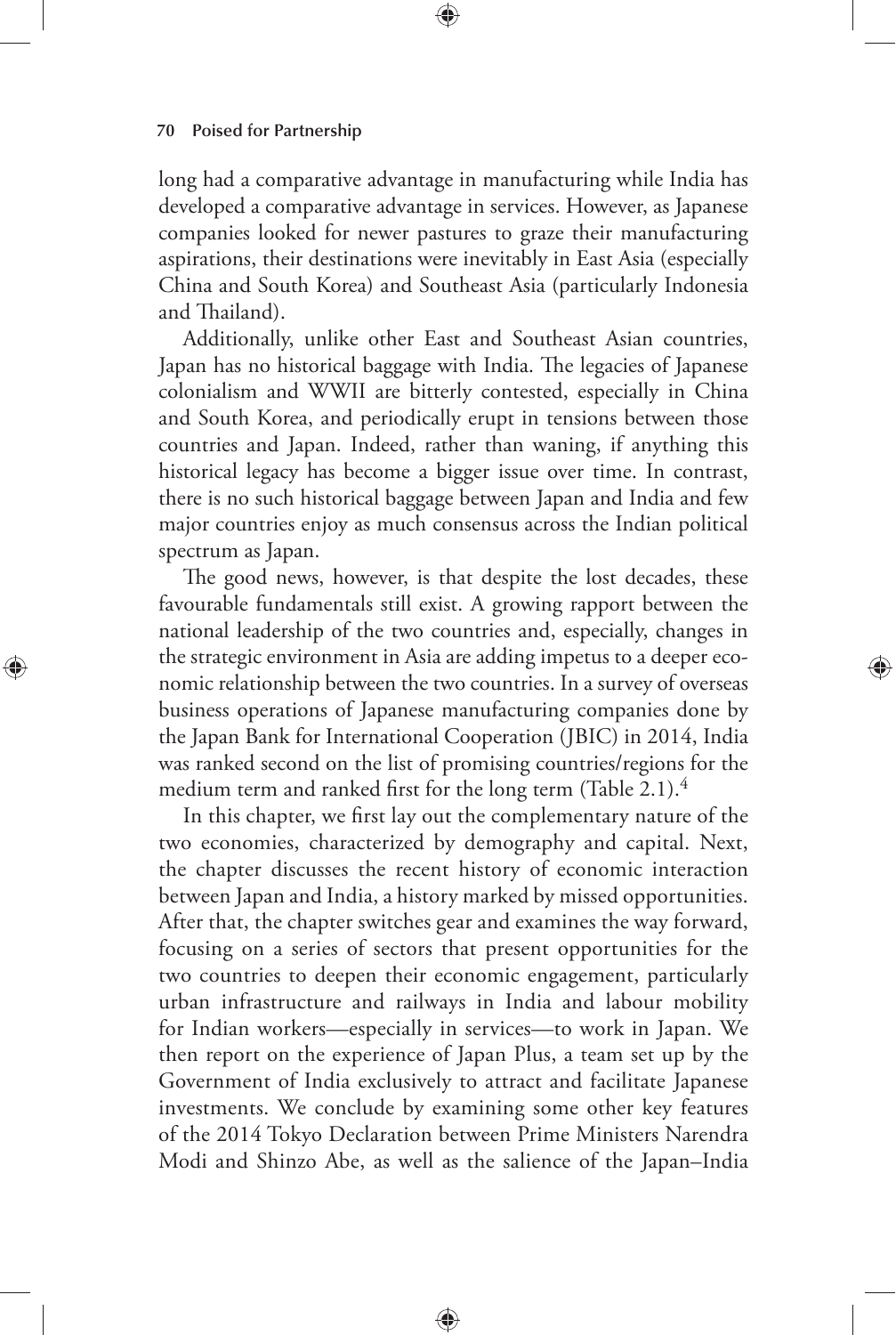|              | Medium Term | Long Term |
|--------------|-------------|-----------|
| $\mathbf{1}$ | Indonesia   | India     |
| 2            | India       | China     |
| 3            | Thailand    | Indonesia |
| 4            | China       | Brazil    |
| 5            | Vietnam     | Thailand  |
| 6            | Brazil      | Vietnam   |
| 7            | Mexico      | Myanmar   |
| 8            | Myanmar     | Russia    |

**Table 2.1** Most Promising Countries for Overseas Business for Japanese Manufacturing Companies

⊕

Source: JBIC, 'Survey Report on Overseas Business Operations by Japanese Manufacturing Companies', 2014, retrieved from https://www.jbic.go.jp/wpcontent/uploads/press\_en/2014/11/32994/20141128English1.pdf on 2 September 2015.

economic relationship against the backdrop of a changing geopolitical environment.

◈

## **Complementary Economies**

⊕

 With regard to factors of production, India and Japan have complementary strengths that provide a strong basis for an economic partnership. Most Asian countries that grew rapidly after the Second World War were aided by favourable demographics, namely, a declining dependency ratio—the ratio of the number of people not in the labour force to the number of people in the labour force—and an expanding and young labour force that underpinned the big push towards industrialization. Figure 2.1 illustrates this trend. The 'takeoff period' for Korea (1970) and for China (1980) is also when this 'demographic dividend' starts to kick in. Today, India is the anvil of a similarly favourable demographic moment.

 Since investment is a key driver of economic growth, gross capital formation—which delineates the fraction of new value added directed towards investment rather than consumption—is a good indicator of future growth. Figure 2.2 illustrates how India has lagged behind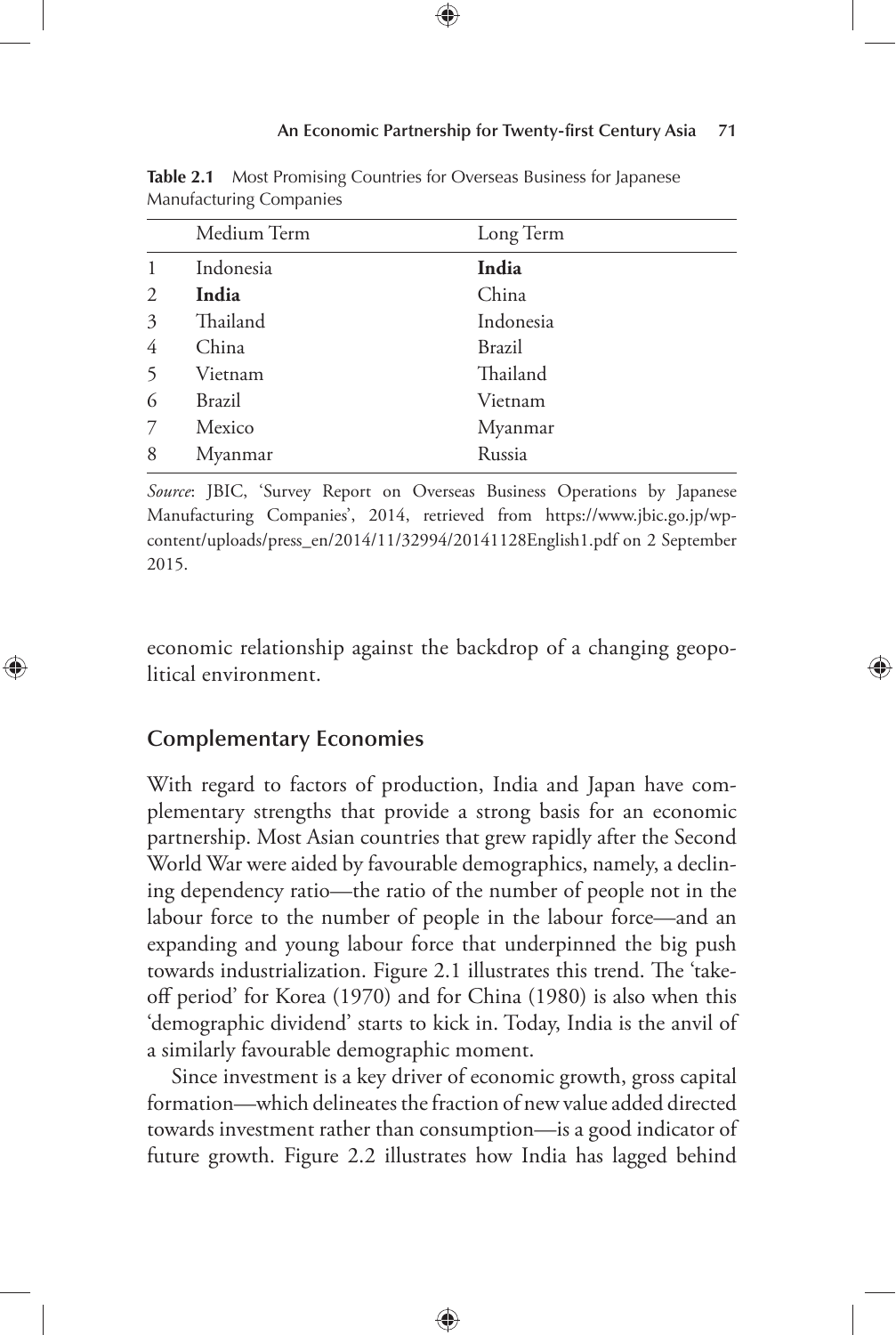⊕



⊕

**Figure 2.1** Percentage of Population That Is of Working Age (15–64) in Selected Countries, 1950–2040

*Source* : UN Statistics Division Demographic Yearbooks (http://unstats.un.org/unsd/ demographic/) and authors' estimates.

◈

China and Korea over the last half-century. Note that the figure does not capture the fact that this difference is compounded annually. But this also means that there is considerable room for ramping up capital formation in India.

 India requires large amounts of capital investment to strengthen infrastructure, reinvigorate manufacturing, and sustain its burgeoning urbanization. The erstwhile Planning Commission of Indiauntil recently in charge of setting economic priorities for the Indian government through centralized plans every five years—had set a target of close to 40 per cent gross capital formation for the 12th Five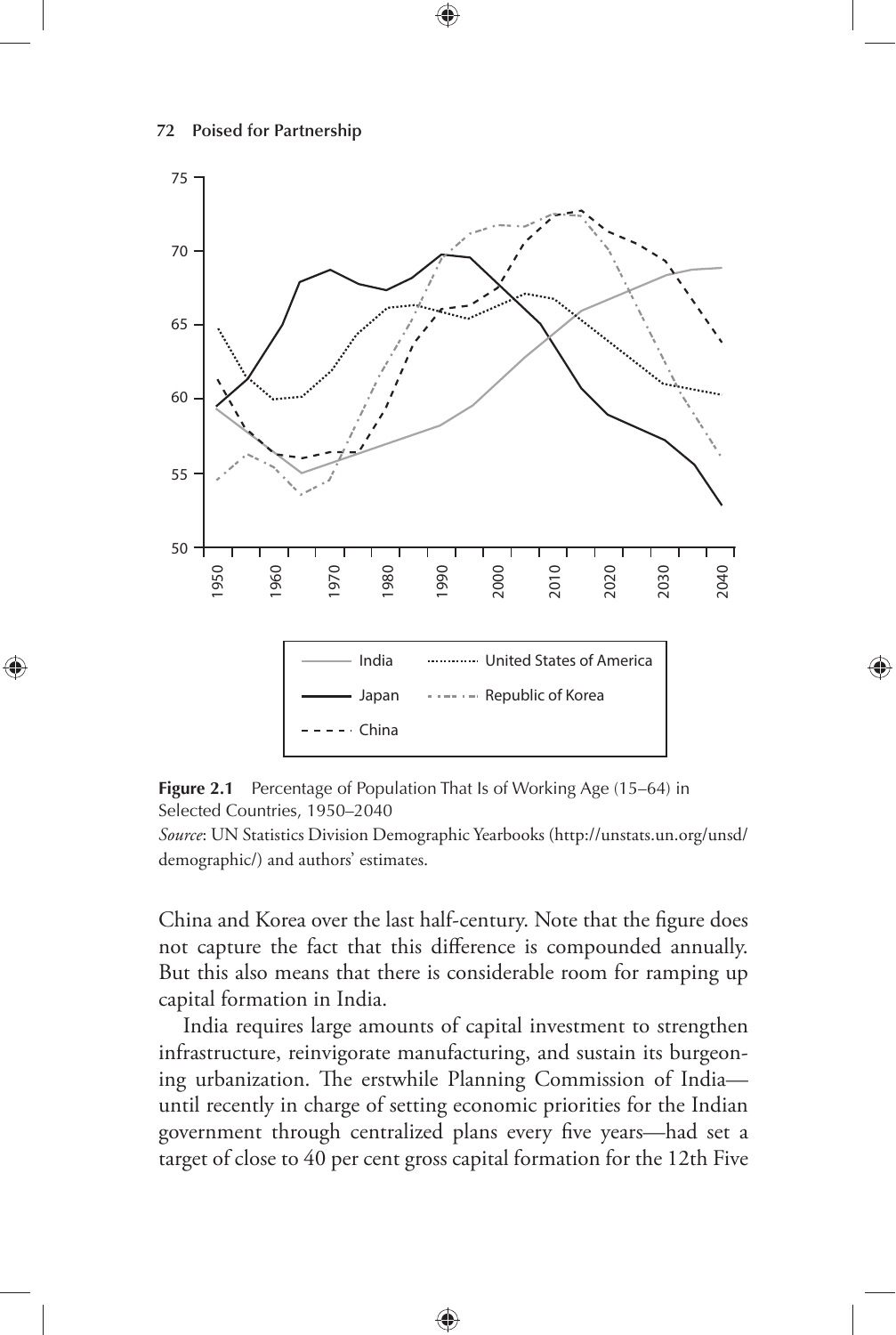

⊕

**Figure 2.2** Gross Capital Formation (Per Cent of GDP) in India, China, and Korea, 1960–2012

Source: World Bank database (http://data.worldbank.org/).

⊕

Year Plan  $(2012-17)$ .<sup>5</sup> For India to achieve this target, it will need to increase savings (both public and private) as well as attract large capital inflows from overseas.

⊕

 Japan is a capital-rich country whose high labour costs have led Japanese firms to look towards China, Korea, Indonesia, and other ASEAN countries for the labour-intensive parts of their supply chains. The success of South Korea and China has meant that while the former has long crossed the low-cost manufacturing frontier, China is getting close to the low-cost frontier even as India is still quite far from it.

Japan faces two singular economic challenges in the first half of the twenty-first century: an ageing population (Figure 2.3) and high and rising government debt (Figure 2.4). Both are, of course, interconnected. While fertility rates invariably decline as per capita incomes rise, in Japan the effect has been particularly pronounced, in part because of the lack of immigration into Japan, in contrast to many European countries or the United States. Japan's public debt has mounted due to sharp increases in government spending to stimulate the economy to counter the economic stagnation of the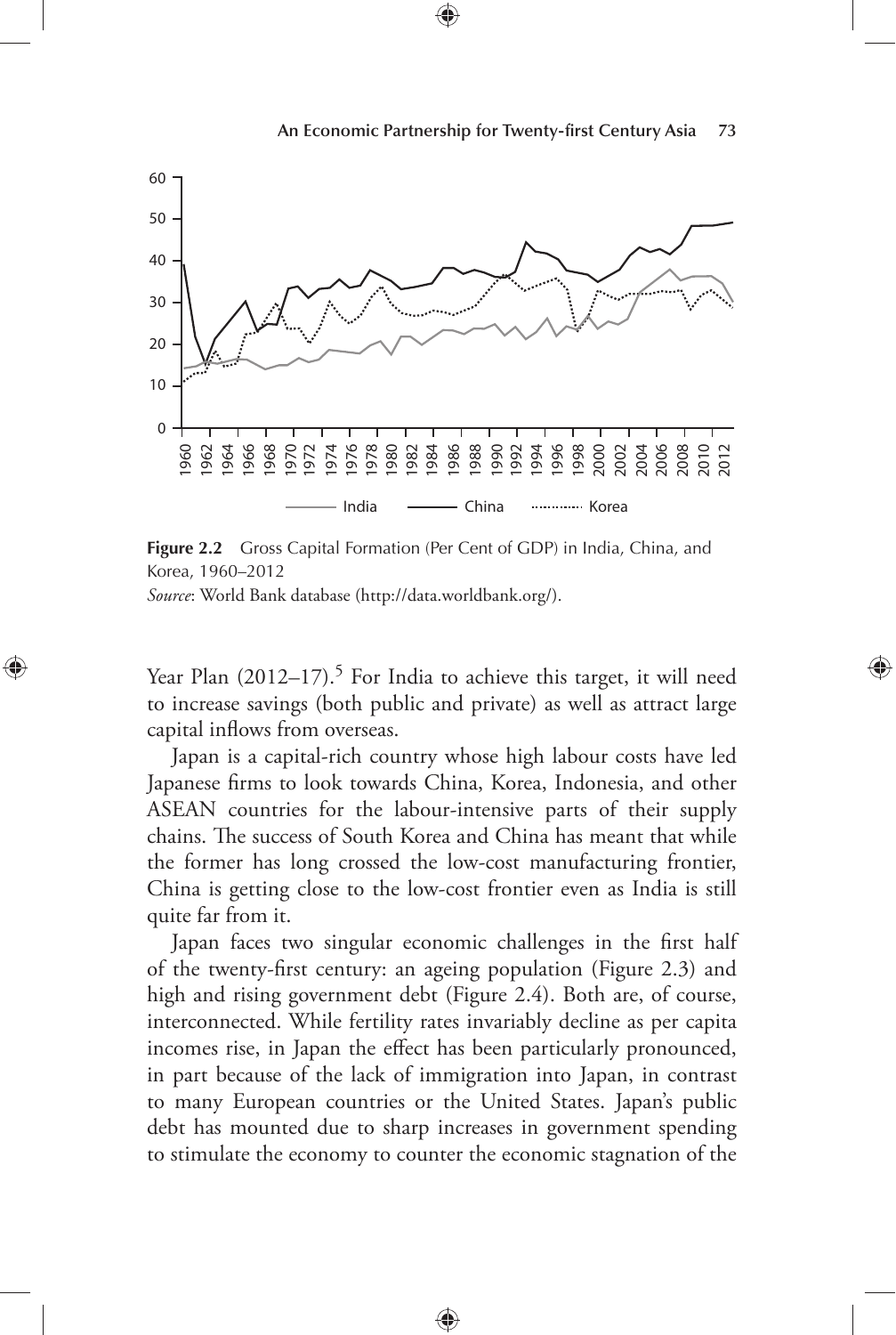⊕



⊕

**Figure 2.3** Percentage of Population That Is of Old Age (65 and Above) in Selected Countries, 1950–2040

*Source* : UN Statistics Division, Demographic Yearbooks (http://unstats.un.org/ unsd/demographic/) and authors' estimates.

⊕

1990s. By 2013, the gross debt to gross domestic product (GDP) ratio stood at 240 per cent. Even after cancelling cross-ownership of this debt within the government, the figure stood at 135 per cent. The only way such high levels of debt have been sustainable is that the debt is largely domestically owned.

 Managing public expenditures for an ageing population and keeping public debt within reasonable limits simultaneously is going to be a major challenge for Japan. Raising taxes will be politically unpopular (and may further stymie growth), and printing more money can be dangerous. The solutions lie (at least partly) in some combination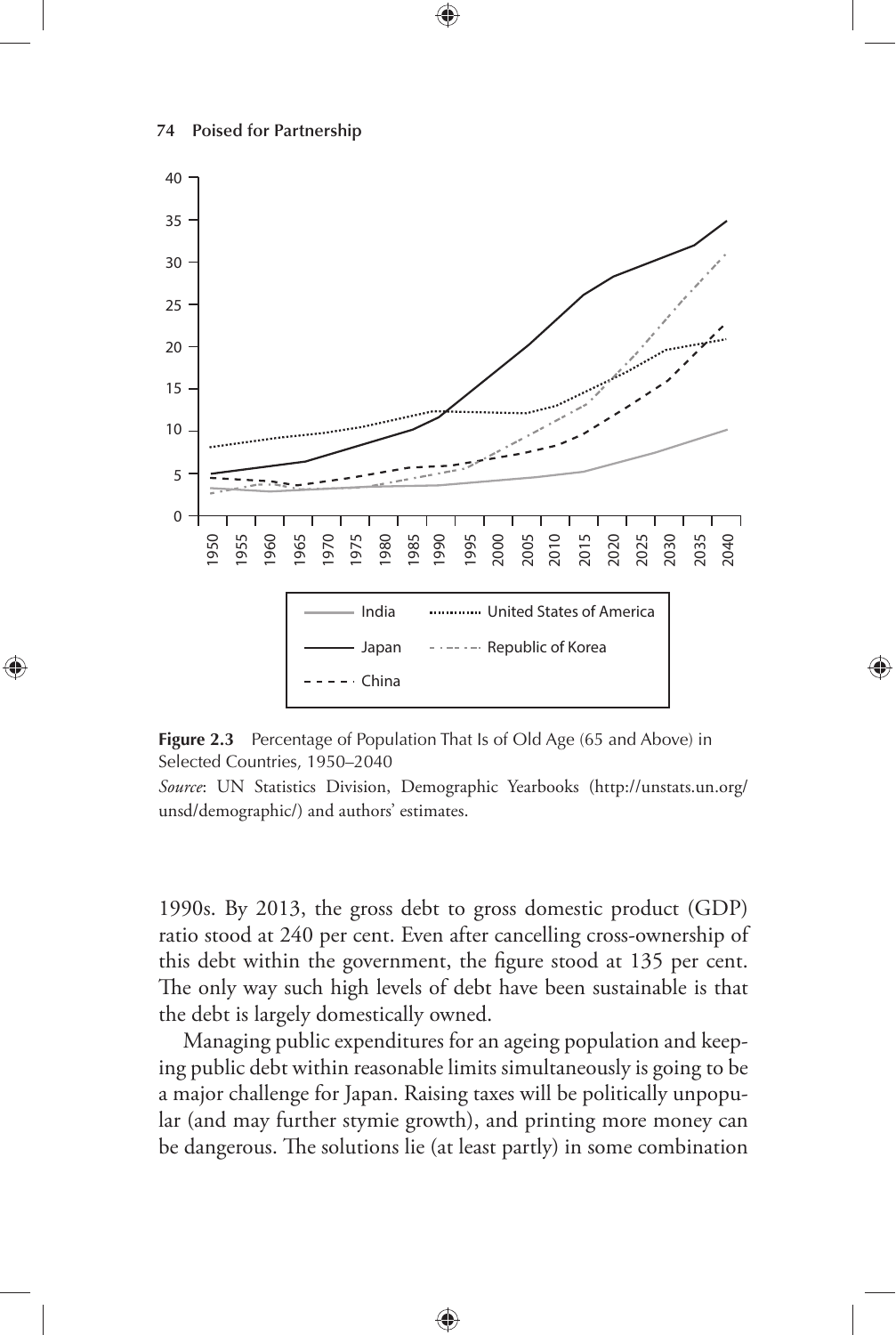

⊕

### **An Economic Partnership for Twenty-first Century Asia 75**

**Figure 2.4** Central Government Debt to GDP Ratio in Japan, the US, and Germany, 2005–12 Source: World Bank database (http://data.worldbank.org/).

of: (*a*) seeking growth in emerging markets; (*b*) investing capital and pensions smartly; and  $(c)$  hiring cheap services.

⊕

Enter India.

⊕

## **A History of Missed Opportunities: Trade, FDI, and Capital Markets**

The weakness of trade and investment between India and Japan poses a puzzle in political economy. While Japan's massive investments in the United States are understandable in the geopolitical scenario of the second half of the twentieth century, the breadth and depth of Japan's investments in China, a country with whom it has a heavy historical burden, were driven by strategic and commercial factors. The marriage between Japanese firms and Chinese labour and access to the world's fastest-growing market was a seemingly natural partnership, and its mutual benefits were meant to soothe the painful memories of the past. But instead of mutual reinforcement, the strategic and commercial goals have undermined each other, as the cumulative effect of the thousands of investment decisions has

◈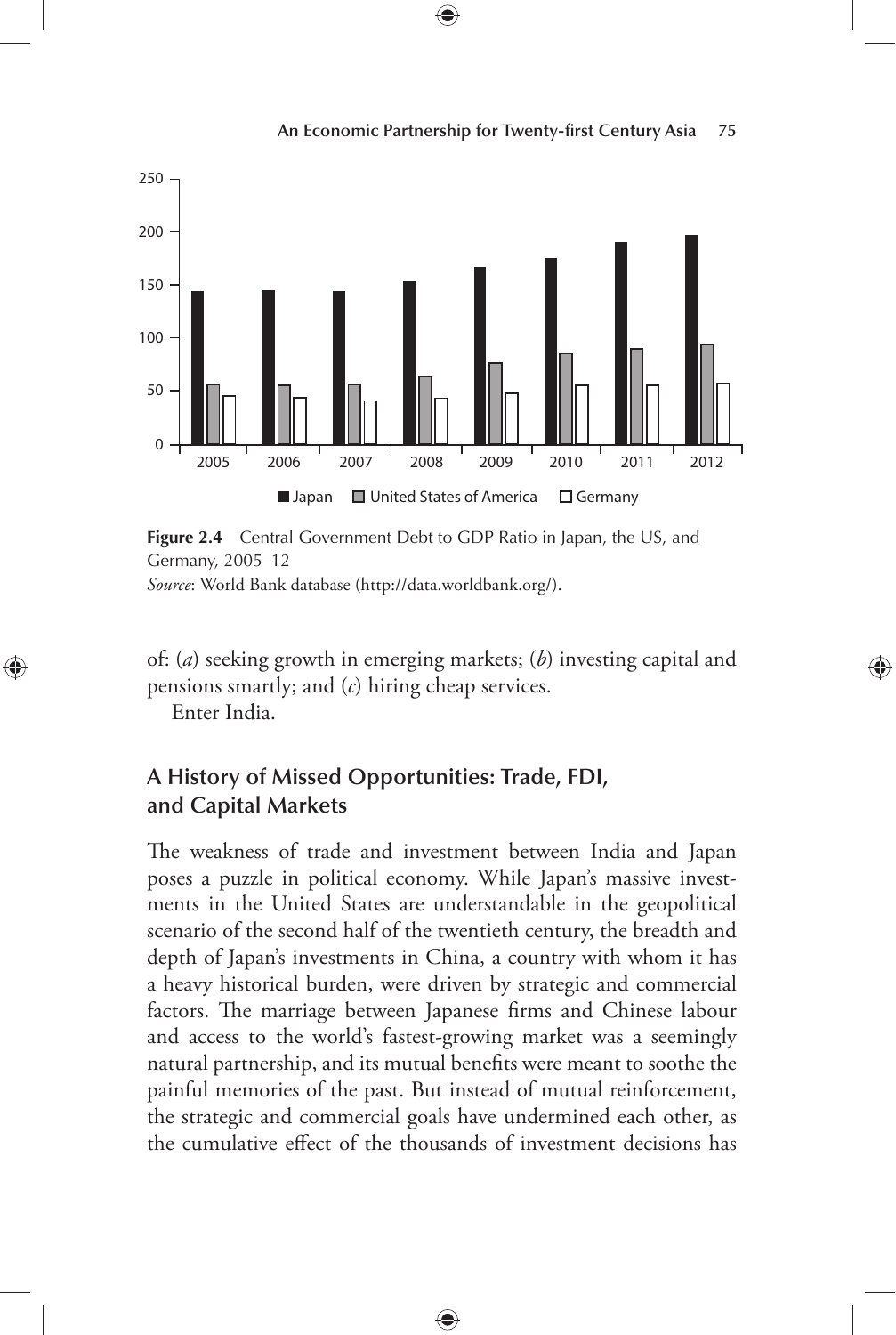⊕

been to nurture Japan's most formidable strategic competitor in the twenty-first century.

⊕

 In contrast, trade and investment between India and Japan has been quite low (Figure 2.5). Total trade between the two countries (exports and imports) forms around 2 per cent of India's total trade and less than 1 per cent of Japan's.

 Overseas FDI has become an important part of the Japanese economy since the early 1990s. In 2013, Japan was the second largest source of outward FDI (investing \$136 billion), with large investments in the automotive sector, followed closely by machinery, metals, electronics, and financial services.<sup>6</sup>

 Despite a big investment by Suzuki during the 1980s, from a global perspective Japanese investment in India has been modest (Figure 2.6). There are several reasons for this prolonged hiatus. An annual survey conducted over the last few years by JBIC amongst Japanese firms has repeatedly pointed out underdeveloped infrastructure, an unclear legal system, labour problems, and a complicated tax system as some of the major hurdles of doing business in India. These concerns are shared by most overseas investors and indeed by Indian business as well.

⊕



**Figure 2.5** Indian Trade with Japan, 2009–10 to 2013–14

Source: Ministry of Commerce and Industry (MoCI), India (Export and Import Databank), and the World Trade Organization database (http://stat.wto.org/).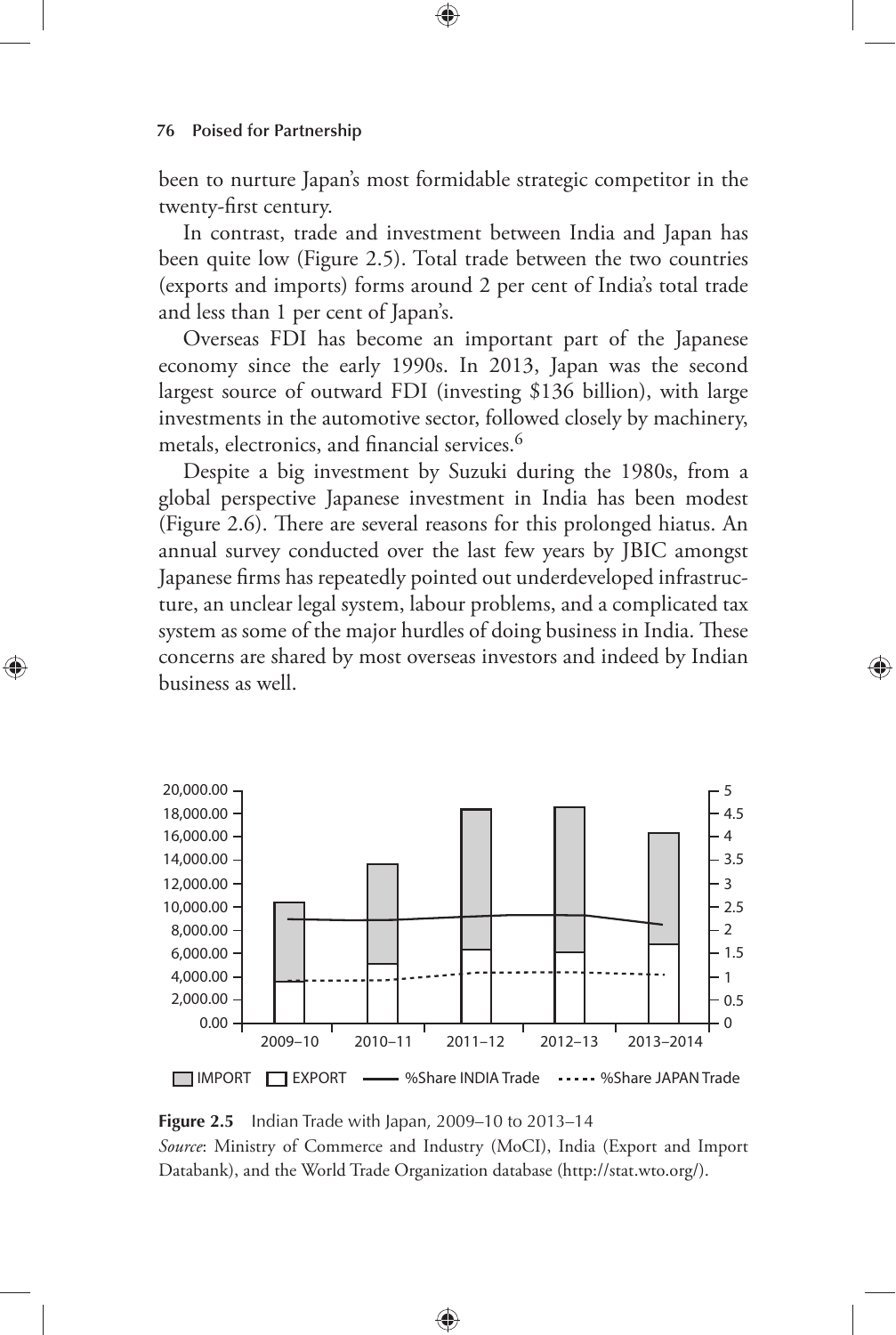

⊕

### **An Economic Partnership for Twenty-first Century Asia 77**



⊕

*Source* : Ministry of Finance, Government of Japan (http://www.mof.go.jp/english/ statistics).

⊕

 A closer look at the Indian side of the data reveals that Japan has actually been doing fairly well compared to other FDI source countries (see Table 2.2), which suggests that the constraints inhibiting direct investment for Japan are the general ones faced by most countries with respect to investing in India. (However, a caveat is in order since many US and European firms reroute their investments through Mauritius for tax reasons.)

 It is important to note that the same is not true for trade, which as pointed out earlier has been modest from the perspective of both countries. As a correlation exercise, this seems to be driven by Japanese trade patterns: in comparison to India, for Japan the main propeller is intra-firm trade, and it is highest amongst the countries where Japan has substantial direct investments of assets.

 Capital markets in India are relatively underdeveloped in comparison to the US, UK, and Hong Kong, where Japanese funds have been much more active. Japanese overseas investments have traditionally been more focused on the bond market. Table 2.3 lists the top 10 destinations for Japanese funds in terms of investment in equities. It is interesting to note that Japanese investments in Indian capital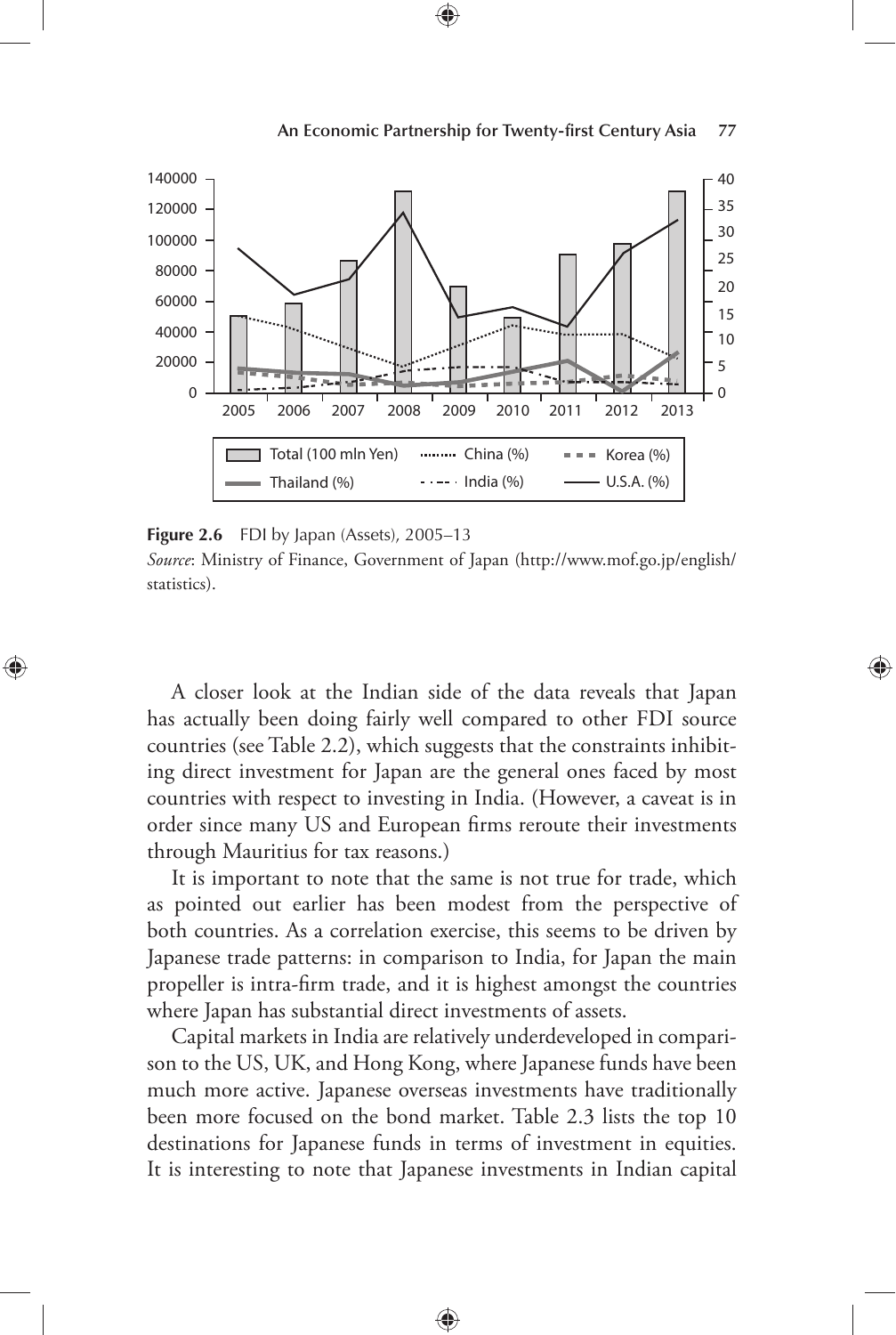◈

| Rank according | Country        | 1991-2000 | 2000–March 2014 |
|----------------|----------------|-----------|-----------------|
| to 2000-14     |                |           |                 |
| 1              | Mauritius      | 31.51     | 36.09           |
| $\overline{2}$ | Singapore      | 2.76      | 11.69           |
| 3              | United Kingdom | 5.44      | 9.54            |
| 4              | Japan          | 7.41      | 7.48            |
| 5              | USA.           | 20.10     | 5.48            |
| 6              | Netherlands    | 5.19      | 5.16            |
| 7              | Cyprus         | 0.20      | 3.42            |
| 8              | Germany        | 5.61      | 3.00            |
| 9              | France         | 2.59      | 1.78            |
| 10             | UAE            | 0.08      | 1.24            |

Table 2.2 FDI Inflows to India (Share of Top 10 Sources, Per Cent), 2000-14

 $\bigcirc$ 

*Sources* : Department of Industrial Policy and Promotion, Government of India; S. Ray, 'Impact of Foreign Direct Investment on Economic Growth in India: A Co-integration Analysis', *Advances in Information Technology and Management* , 2(1), 2012, pp. 187–201.

◈

| Country        | Allocation to | Allocation to | Bond/Equity |
|----------------|---------------|---------------|-------------|
|                | Equity (Rank) | Bonds (Rank)  | Ratio       |
| <b>USA</b>     | 1             |               | 2.32        |
| Euro           | 2             | 3             | 4.46        |
| Hong Kong      | 3             | 23            | 0.01        |
| United Kingdom | 4             | 6             | 2.69        |
| Brazil         | 5             | 4             | 5.35        |
| India          | 6             | 21            | 0.06        |
| Switzerland    | 7             | 22            | 0.05        |
| Australia      | 8             | 2             | 22.29       |
| Canada         | 9             | 5             | 10.35       |
| Taiwan         | 10            | 25            | 0.03        |
| Top 26 Total   |               |               | 3.02        |

**Table 2.3** Japanese Toshin Fund Exposure to Overseas Assets, 2014

*Source*: Nomura Global Markets Research, 'Abenomics × Modinomics = Greater Opportunities for Japan and India', Anchor Report, 2014, p. 30. Reprinted with permission of the Nomura Group.

 $\bigcirc$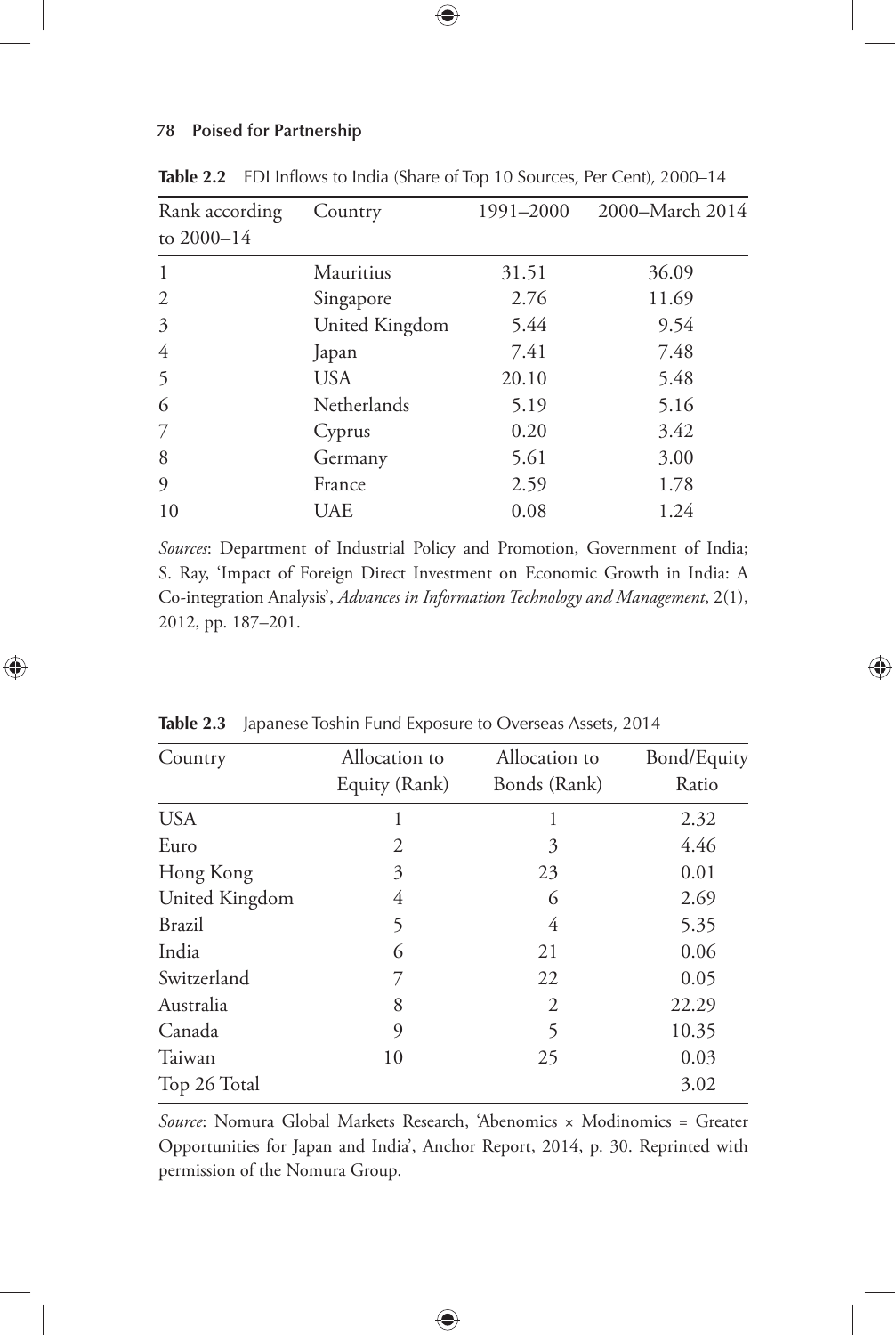markets have favoured equities rather than bonds (unlike Brazil but very much like Hong Kong).

⊕

 Despite complementary factors of production and a rapidly growing Indian market relative to anaemic economic growth in Japan, the India–Japan economic partnership has not really been able to take off. However, a rapidly changing strategic environment in Asia, a greater recognition within India of the need to address the concerns of investors, and strong political commitment at the highest levels of government in both countries now offer a rare opportunity to build a robust economic partnership. India has a range of options as it seeks to build a robust economic partnership with Japan. While many of the constraints are in the general area of 'ease of doing business' essentially issues of cutting red tape that India needs to address in the coming years—it is also important to look at specific sectors.

## **Supply Chains and Industrial Clusters**

⊕

 Industrial clusters have been empirically proven to enhance productivity and efficiency—the underlying economic force is often referred to as the agglomeration effect, or localization economies.<sup>7</sup> With a large and cheap labour force, India needs to work with Japan to build industrial clusters that offer a common but high-quality infrastructure catering to specific sectors. Three examples come to mind.

◈

 First, adding to the existing three major supply chain networks (which have also been major export-driven success stories) in the Indian automobile sector—the Mumbai–Pune corridor, the Chennai–Bengaluru corridor, and the National Capital Region (NCR)—and linking them to the global supply chains of Japanese auto firms.

 Second, creating completely new clusters around the proposed Delhi–Mumbai and Mumbai–Bengaluru industrial corridors. The Delhi–Mumbai Industrial Corridor (DMIC), an ambitious infrastructure project with rail-cum-highway trunk corridors along with manufacturing zones and new urban centres, is being partially funded by the Government of Japan. A Japanese industrial cluster is taking shape in Vithalpur in Gujarat. The governance models of these new urban centres and industrial clusters are still evolving. One possible model they could draw from is the industrial city of Jamshedpur,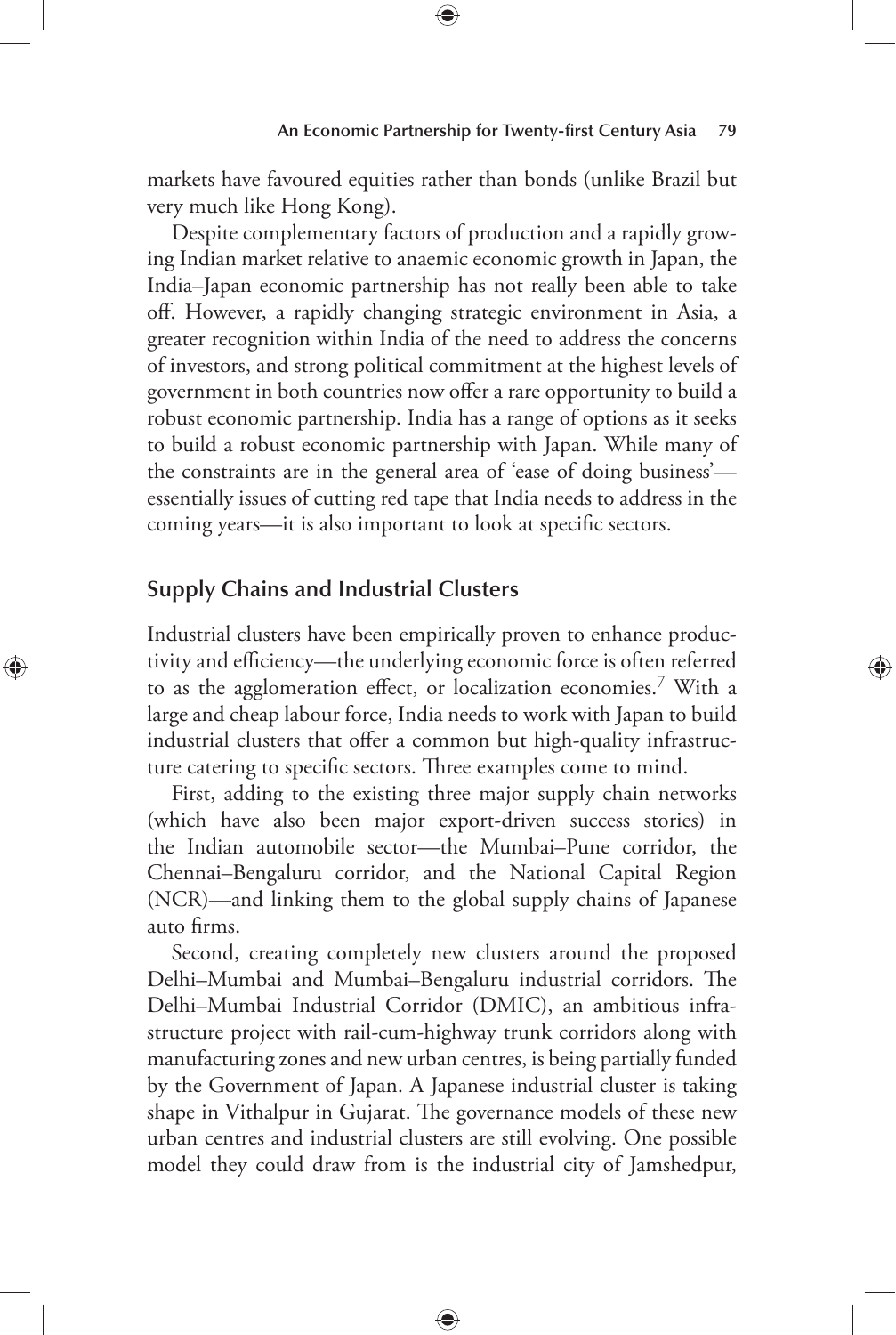a private firm–dominated governance model that has successfully provided better public services than most Indian cities.

⊕

Third, developing an infrastructure (transportation and energy) corridor connecting eastern India–Bangladesh–Myanmar with Southeast Asia and piggybacking new supply chains on this corridor. This is especially important for India since the eastern wing of the country has so far been unable to partake in much of the twenty-first century growth story.

The industrial clusters can be organized around five sectors where Japanese firms are acknowledged leaders: automotive; railways and public transportation and people-moving systems for urban India; shipbuilding; heavy industry for energy (low-emission, high-efficiency power plants); and consumer electronics and chips.

## Delhi–Mumbai Industrial Corridor

◈

The *Economic Survey of India 2012–13* states that '[T]he Delhi-Mumbai Industrial Corridor (DMIC) is being developed by the Government of India with a view to using the high capacity western Dedicated Freight Corridor as a backbone for creating a global manufacturing and investment destination.<sup>'8</sup> The master plan has a vision for 24 cities, each linked to a manufacturing zone. General manufacturing, IT-enabled services, electronics, agro and food processing, heavy engineering, pharmaceuticals, biotechnology, and services are some of the sectors being actively promoted in the proposed industrial clusters. Investment is pegged at US\$90 billion. The DMIC was conceived by the Ministry of Economy, Trade and Industry (METI) of Japan and the Ministry of Commerce and Industry (MoCI) of India.

 By 2014, US\$4.5 billion worth of investment was already under implementation in the first stage of the DMIC through the Japan International Cooperation Agency (JICA) and JBIC. They hold a combined 26 per cent stake in the project. Of the seven cities being developed in the first phase of the DMIC project, master planning for six is complete (Figure 2.7).

The DMIC project influence area of 436,486 square kilometres is about 13.8 per cent of India's geographical area. It extends over seven states and two union territories, namely, Delhi, Uttar Pradesh,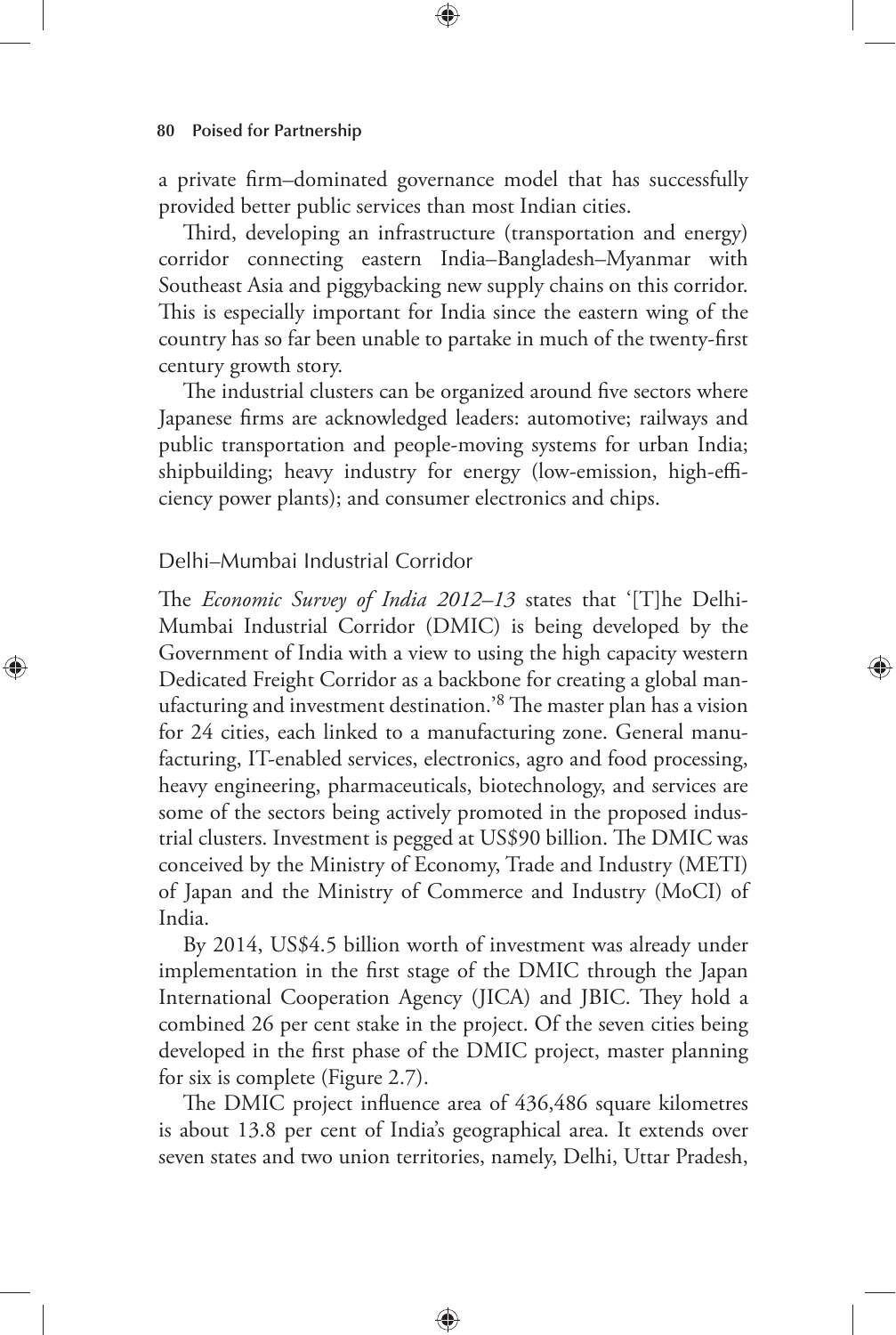

⊕

**An Economic Partnership for Twenty-first Century Asia 81** 

**Figure 2.7** Delhi–Mumbai Industrial Corridor: The Route Source: *Economic Survey of India 2012–13*; DMIC Corporation Ltd.

 $\bigoplus$ 

Haryana, Rajasthan, Madhya Pradesh, Gujarat, Maharashtra, Diu and Daman, and Dadra and Nagar Haveli. The population influenced would be around 17 per cent of the country's total population. The key to DMIC's infrastructure is the multi-modal high axle load dedicated freight corridor (DFC), a high-capacity railway system. Covering 1,483 kilometres and nine new railway stations along which other railroads would connect, the DFC is set to lay a wide network in the transportation of goods and services in the north-western part of the country. Other infrastructure plans include logistic hubs, feeder roads, power generation facilities, upgrades of existing ports and airports, development of greenfield ports, environment protection mechanisms, and social infrastructure.

⊕

The basic provision of trunk infrastructure is unlikely to be commercially viable, at least initially.<sup>9</sup> Hence, public financing is required to build this infrastructure, which includes land improvement, road works, earthworks, sewerage, storm water drainage, flood management, and solid waste management. There are major implementation challenges including land acquisition, power, water management, and environmental protection. Once such infrastructure is in place, the subsequent addition of cities would become commercially viable and can be implemented through public–private partnerships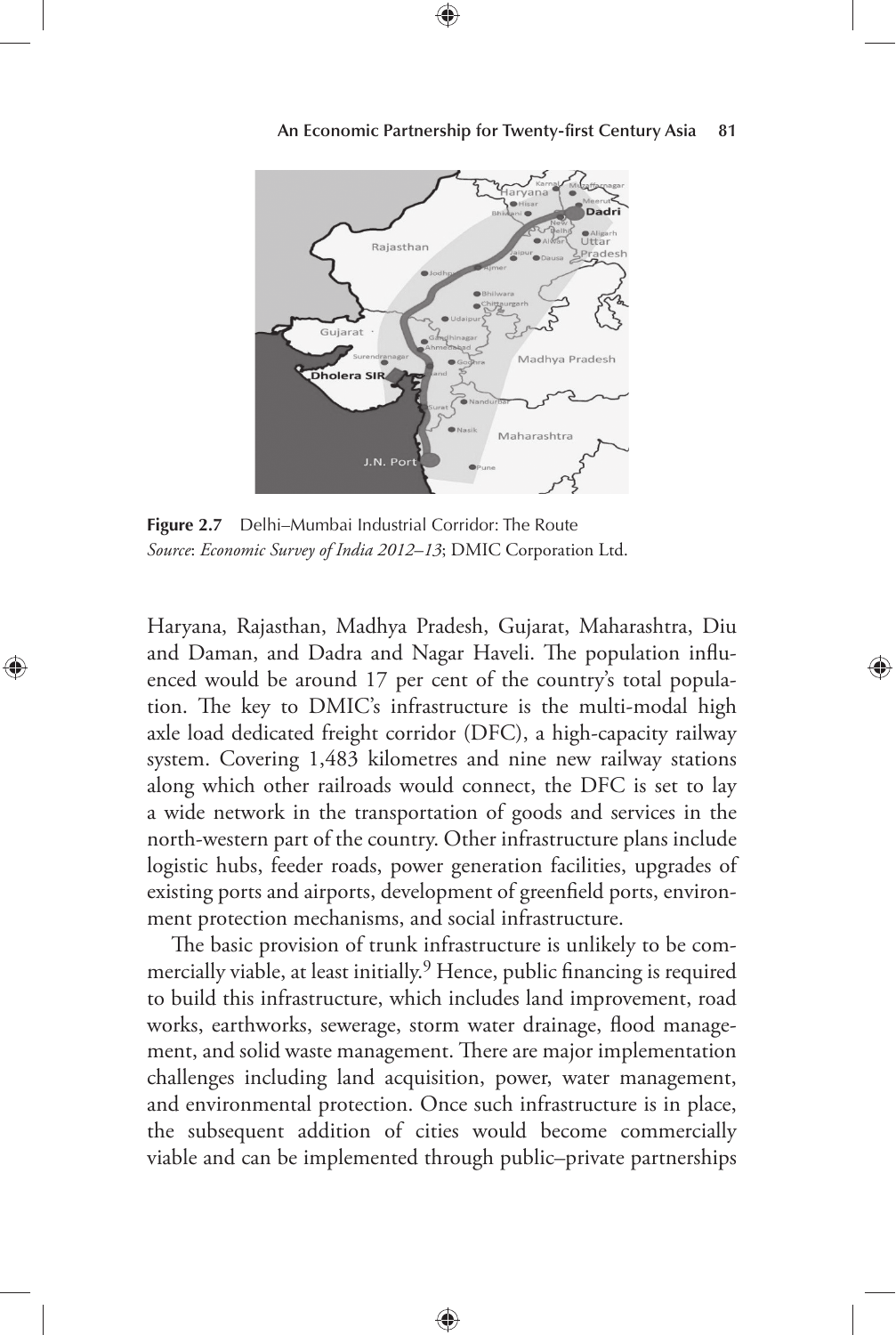(PPPs). The trunk infrastructure, industrial zones, and linked cities are all part of an integrated vision of economic development that will require very substantial amounts of financing. How that might occur is discussed in a later section.

⊕

## **The Urban Challenge**

⊕

The single largest urban transformation of the twenty-first century will be in India. Between 2014 and 2050, India's urban population is expected to grow by about 400 million people—just under a million a month. About one-sixth of the global increase in urban population until 2050 is expected to be in India (China, with under one-eighth, will have the second largest increase).<sup>10</sup> India's demographic projections suggest that over 65 per cent of Indians are going to be between the ages of 15 and 65 by 2032 (see Figure 2.1). If we (realistically) expect the labour participation rate to rise from 60 per cent to 70 per cent and the population of India to be around 1.5 billion in 2032, this points towards an active and young labour force that is 730 million strong. These numbers are unprecedented. A large part of this hugely expanding labour force is expected to move out of agriculture and into urban occupations.

◈

 Currently, India has 54 cities with populations of more than one million. As classified by the government census, these include three megacities, or census-defined urban agglomerations with at least 10 million residents (Mumbai, Delhi, and Kolkata); six major metros, or urban agglomerations with between 5 and 10 million residents (Ahmedabad, Bengaluru, Chennai, Hyderabad, Pune, and Surat); and 45 large cities, or urban agglomerations with between 1 and 5 million residents.

 In comparison to other countries at similar stages of development, India's urbanization rate is relatively low. Only about a third of India's population is urban compared to 45 per cent in China, 54 per cent in Indonesia, 74 per cent in Mexico, and 87 per cent in Brazil.<sup>11</sup> Typically there are four key drivers of urban growth: natural increase, net rural–urban migration, expansion of boundaries, and net reclassification. Contrary to the standard theory,  $12$  India's story suggests that rural–urban differentials in productivity have widened in the last few decades and rural to urban migration has not kept pace. The share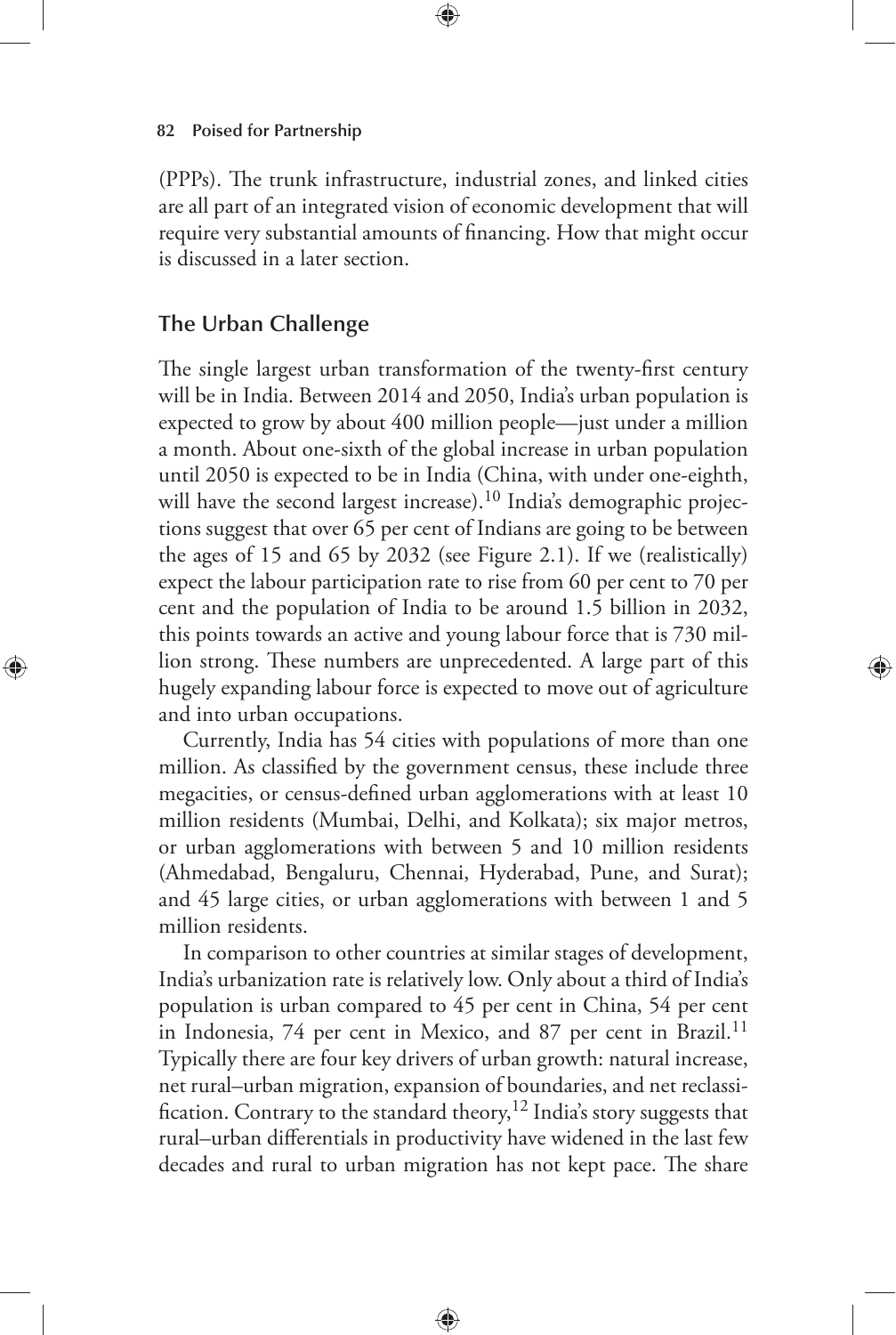of agriculture in GDP has consistently been declining, whereas the sectoral composition of the workforce has changed only moderately (Figure 2.8 and Table 2.4).

⊕

 Managing this urban transformation will be a Herculean challenge, and addressing it will require India to sharply improve urban governance and rapidly increase urban infrastructure investment. While the former is largely endogenous to India's political economy, the latter will require India to access large amounts of international capital and technologies. As an initial step, India has launched a 100 'smart cities' programme to improve the quality of life in India's burgeoning urban spaces.



⊕

⊕

**Figure 2.8** Share of GDP by Sector in India, 1982–3 to 2012–13 Source: Planning Commission, Government of India, 'GDP at Factor Cost at 2004–05 Prices, Share to Total GDP and % Rate of Growth in GDP', 2014, retrieved from http://planningcommission.gov.in/data/datatable/data\_2312/ DatabookDec2014%202.pdf on 4 September 2015.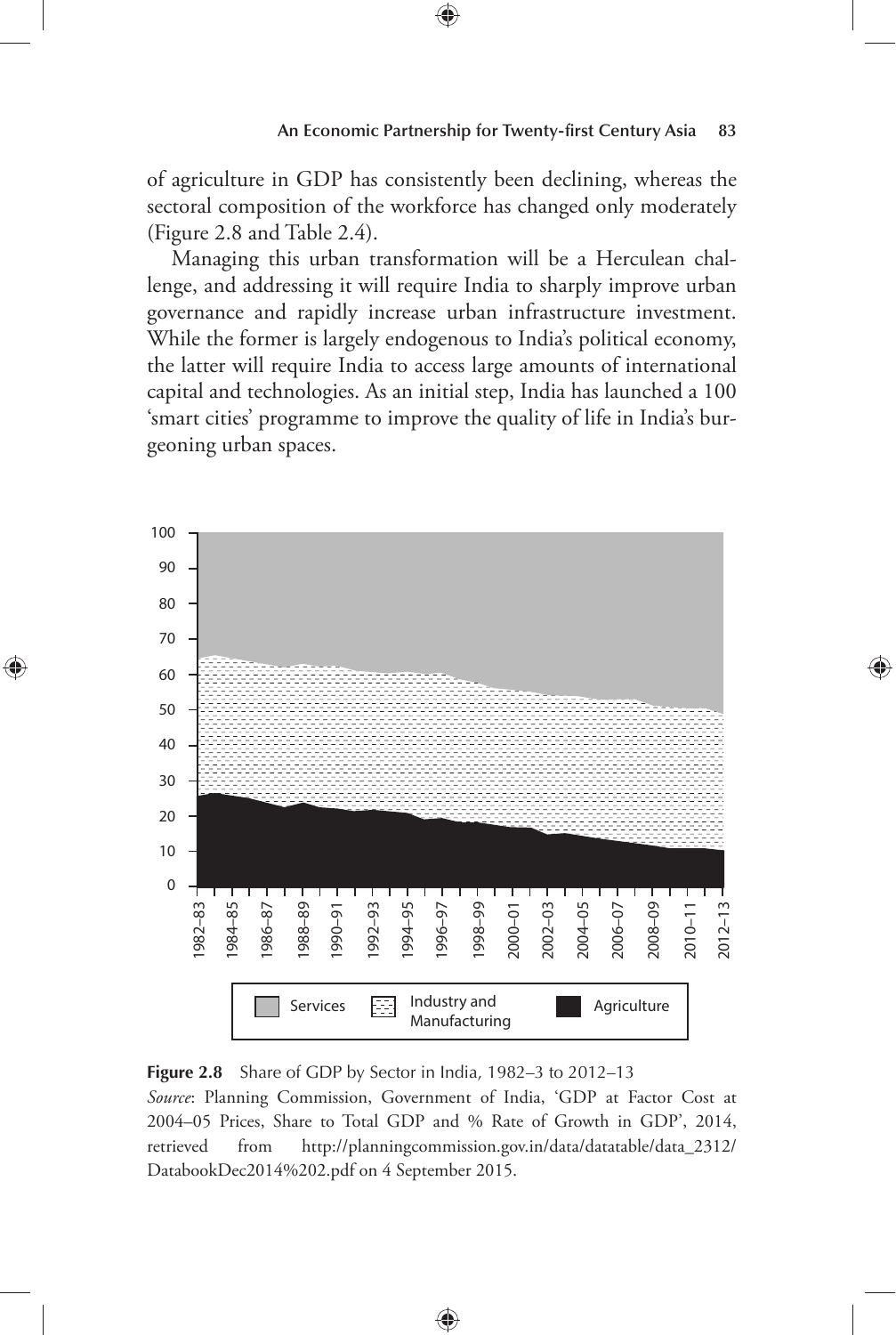⊕

| Sectors           | 1999-2000 | $2004 - 5$ | $2009 - 10$ |
|-------------------|-----------|------------|-------------|
| Agriculture       | 59.9      | 56.6       | 53.2        |
| Manufacturing     | 11.1      | 12.2       | 11.0        |
| Non-manufacturing | 5.3       | 6.5        | 10.5        |
| Services          | 23.7      | 24.7       | 25.3        |
| Total             | 100       | 100        | 100         |
|                   |           |            |             |

**Table 2.4** Share of Employment by Sector in India (Per Cent), 1999–2000 to 2009–10

⊕

Source: Various rounds conducted by the National Sample Survey Organization under the Ministry of Statistics and Programme Implementation.

 India's urban infrastructure investment requirements are vast. A recent report by the McKinsey Global Institute estimated that India required US\$1.2 trillion of investment in urban infrastructure by 2030, to be financed by public finance, monetizing land assets, leveraging debt and PPPs, and accessing private investment.<sup>13</sup> The Government of India's High Powered Expert Committee Report of 2011 called for Rs 39.2 lakh crore (about US\$670 billion) of investment in urban infrastructure over a similar time period, with increasing private financing and reliance on  $PPPs<sup>14</sup>$  In 2014, India's Ministry of Urban Development estimated that India needs to invest about US\$250 billion over the next 20 years for basic urban infrastructure relating to transport, water supply, sanitation, and solid waste management alone.<sup>15</sup>

 As a resource-scarce country—especially in land and energy— Japan has had to develop technologies, regulations, systems, and practices that are well adapted to its natural endowments. In particular, its land scarcity has led to dense urban metropolitan areas, where Japan has developed a comparative advantage in public transport systems and solid waste management, both of which are critical gaps in India's urban expansion. The Tokyo-Yokohama metropolitan area is a prime example of high-density urban management in Japan.

 India will need to fund public transport investments to: provide high-capacity and quality transport infrastructure in both existing urban areas as well as in emerging greenfield urban areas; integrate intermediate public transport for better connectivity at public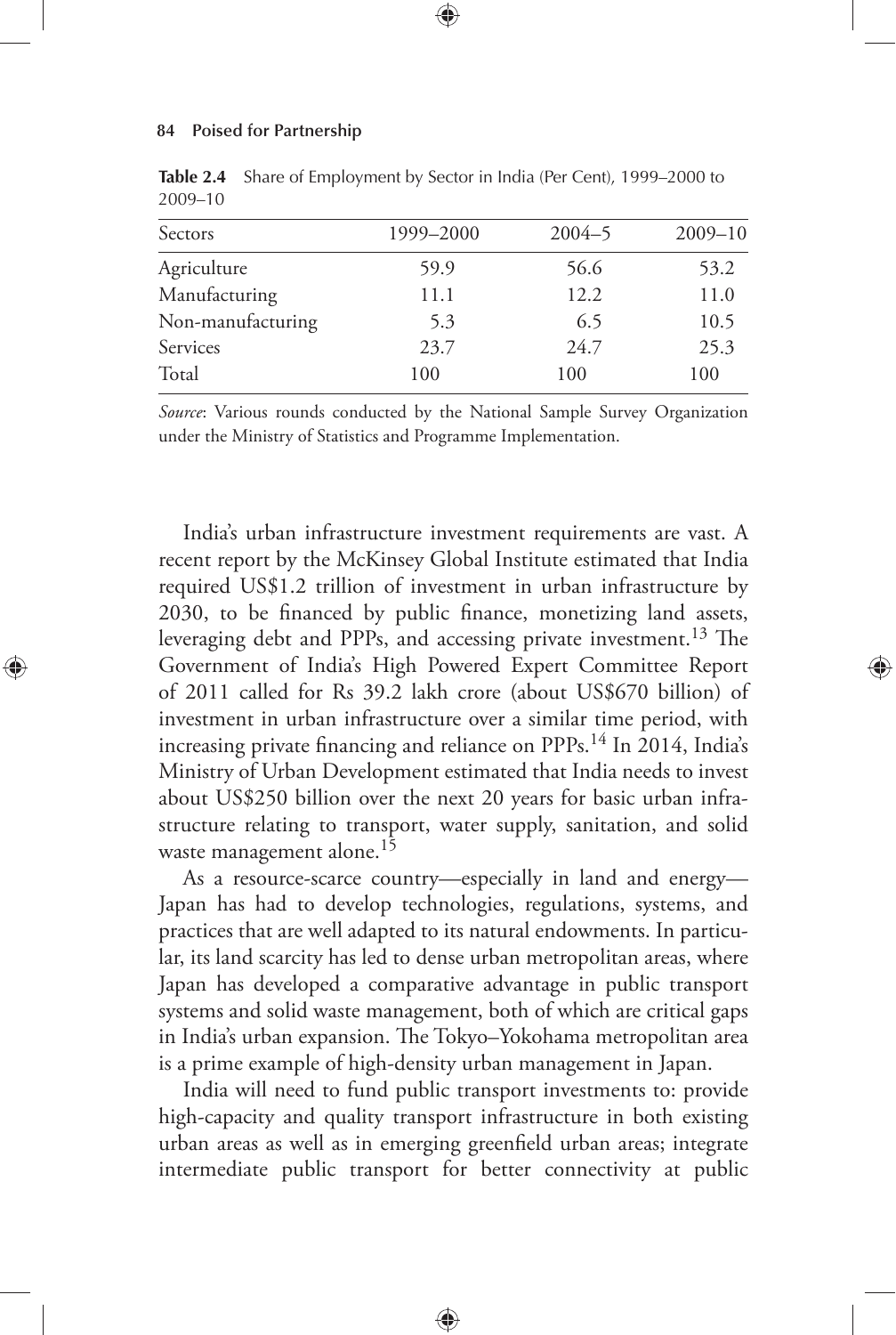◈

transport nodes; and creatively design cities to integrate land use and transport infrastructure to ensure good-quality access to a broad range of transportation modes.

⊕

 From 2002 to 2011, the transport sector received 25 per cent of JICA's total assistance to India. Within this sector, subway systems account for the largest share (77 per cent), followed by railways (12 per cent), roads (10 per cent), and ports (1 per cent). 16 Japanese aid has been supporting the construction of subway systems in Delhi, Bengaluru, Kolkata, Mumbai, and Chennai. The model has been the Delhi Metro Rail Corporation, which began construction in Delhi in 1998. Yen loans covered about 60 per cent of the costs for the first phase and roughly half the costs for the second phase, and Japanese companies received orders in a broad range of areas including construction, signal systems, and rail cars.<sup>17</sup> With the Indian government having decided to develop subway system projects in all cities with a population of over 2 million—22 currently—subway projects offer a sustained investment and commercial opportunity for Japanese companies.

◈

 Urban India is poorly equipped to handle waste—both sewage as well as solid waste. According to data from the Central Pollution Control Board, in 2012–13 around 133,000 tons of municipal solid waste was generated in the country daily.<sup>18</sup> A report by the McKinsey Global Institute projected a tripling in per capita waste generation because of higher incomes and consumption resulting in a six-fold increase in waste generation to reach 377 million tons per annum inclusive of construction debris, or almost one million tons a day.<sup>19</sup> Already only about two-thirds of India's urban waste is being collected and barely a fifth is treated, with the remainder littered and often burned, further adding to pollution. 20 Much of the collected waste goes to landfill sites, which are scarce and poorly used. Clearly, developing better landfill technologies (for instance, with systems for compaction); separating the biodegradable waste in municipal waste (constituting nearly half of municipal solid waste) to produce compost for use as fertilizers; and setting up waste-to-energy plants will all be needed. Indian and Japanese researchers can collaborate on developing new technologies to address these urban waste challenges and make them integral to the green city investments being planned on the DMIC.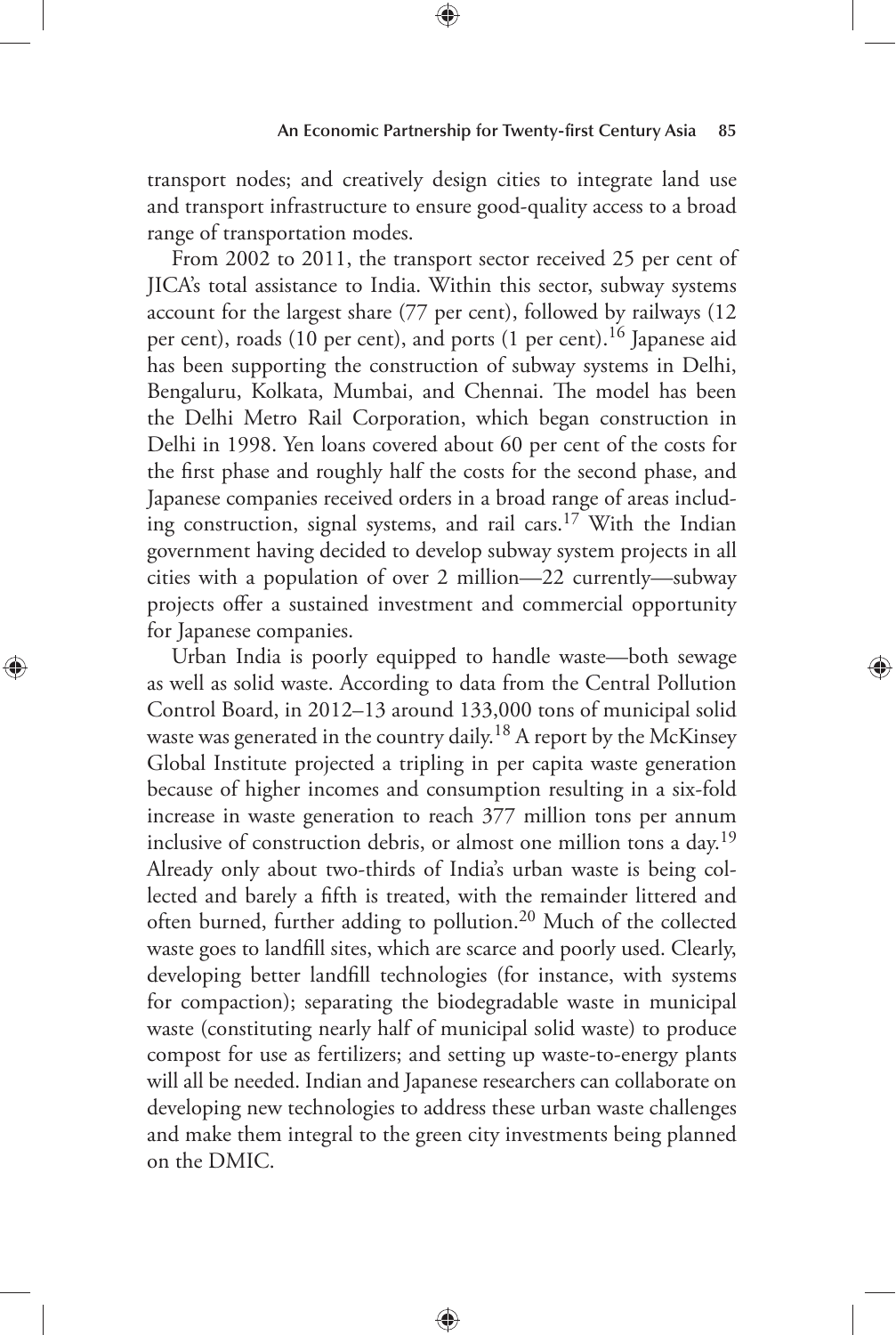Given the enthusiasm in the bilateral relationship, especially economic, there is scope for substantially increasing Japanese investments in developing India's urban infrastructure. In a bid to facilitate and fast-track Japanese investment proposals, the Indian government's Department of Industrial Policy and Promotion (DIPP) set up a special management team known as Japan Plus, comprising officials of both governments. In a later section, we examine the challenges facing this group in ensuring that obstacles facing Japanese investments into India are removed.

⊕

## Smart City Bonds

⊕

 Rome was not built in a day, not only because it is physically a challenging task but also because large building projects need large and reliable flows of resources, financed by long-term debt with appropriate maturity structures. For this purpose, a prominent policy option is a renewed emphasis on local government and municipal bonds.

 In India, for a host of policy reasons, the dominance of the sovereign bond market and availability of cheap credit to big corporations has so far stymied all other bonds, particularly corporate and local government. It is well known, and Table 2.3 speaks to the fact, that Japanese investors prefer bonds to equity. Along with Hong Kong (if considered a separate market from Mainland China), India is one of the few countries where the opposite is true, that is, Japanese investors have a higher share of equity than bonds. The major reason for Japanese investors' preferred interest in bonds is of course that the former are widely known to favour longer-term and safer capital investment, and these are typically found in sovereigns and big corporate bonds.

 So far, Japanese investments in Indian infrastructure have been exclusively in the form of loans. There is a strong case to be made for encouraging Japanese insurance and pension funds to invest in what may be called 'smart city bonds', or financial debt instruments designed to raise capital for the building of new industrial clusters and economic zones. A key constraint on this proposal is the perceived and actual quality of the debt issued through these bonds, especially for Japanese investors, who are known to be quite risk averse. To allay investor fears, a holding entity can be created which has the sovereign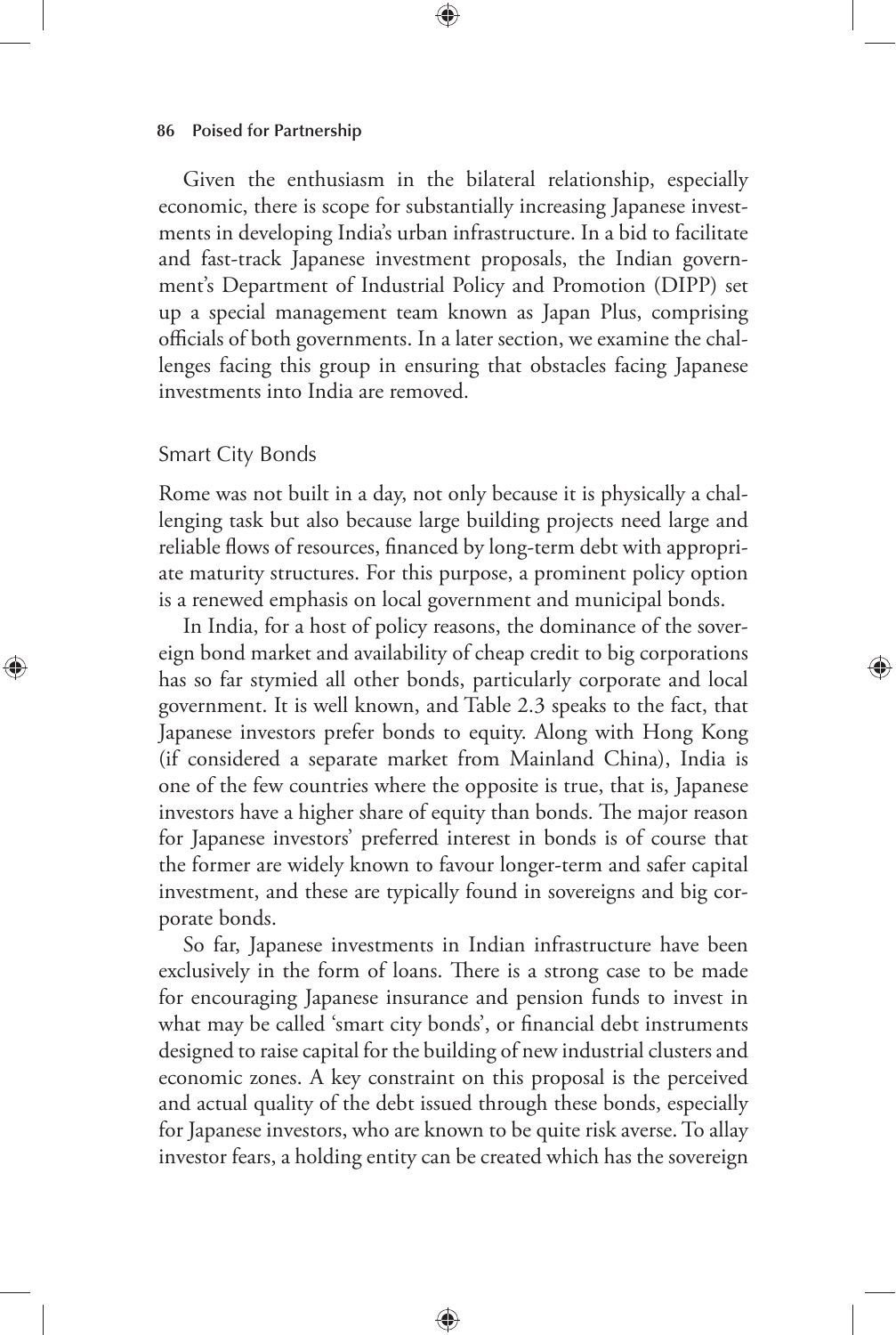guarantees of both the Indian and Japanese governments. A holding entity would be essential to keep the bonds at an arm's length from the governments' balance sheets, which are already stressed.

⊕

There are very good economic reasons for Japanese interest in Indian infrastructure. In the current macroeconomic scenario, there are very few countries with growth rates at the level of India, from the perspective of both base and level effects, and there are certainly very few with the demography to generate sustained demand. Investing through FDI instead of simple loans will also give Japanese firms greater access to Indian markets and create supply chain linkages. Critically, however, given the very low levels of interest rates in Japan, the country's pension funds and insurance companies have to look offshore for profitable investments. As Table 2.3 shows, so far the US, Europe, UK, Hong Kong, and Brazil have been their preferred destinations. But, with financial sector reforms under way in India, the institutional infrastructure to attract long-term capital into the country is being put into place. India's demand for long-term capital with the promise of good returns is perfectly matched with Japan's need to export capital to generate healthy returns.

## **Railways**

⊕

 Connectivity is the bedrock of growth in a modern economy. While digital connectivity is growing rapidly, India continues to be severely constrained in physical connectivity, that is, the movement of goods and people. While roads and highways have received a much-needed push in policy, investments in railways have been languishing for many decades.

↔

In his 1960 opus, *The Stages of Economic Growth*, W. W. Rostow argued, 'The introduction of the railroad has been historically the most powerful single initiator of take-offs. It was decisive in the United States, France, Germany, Canada, and Russia; it has played an extremely important part in the Swedish, Japanese, and other cases.'<sup>21</sup> One can now surely add China to that list.

The Indian railway system has unfortunately suffered from a lack of investment, both in terms of capacity addition and technology upgrades. Figure 2.9 shows capacity addition in India and China from 1990 to 2010. The progressive difference is quite striking.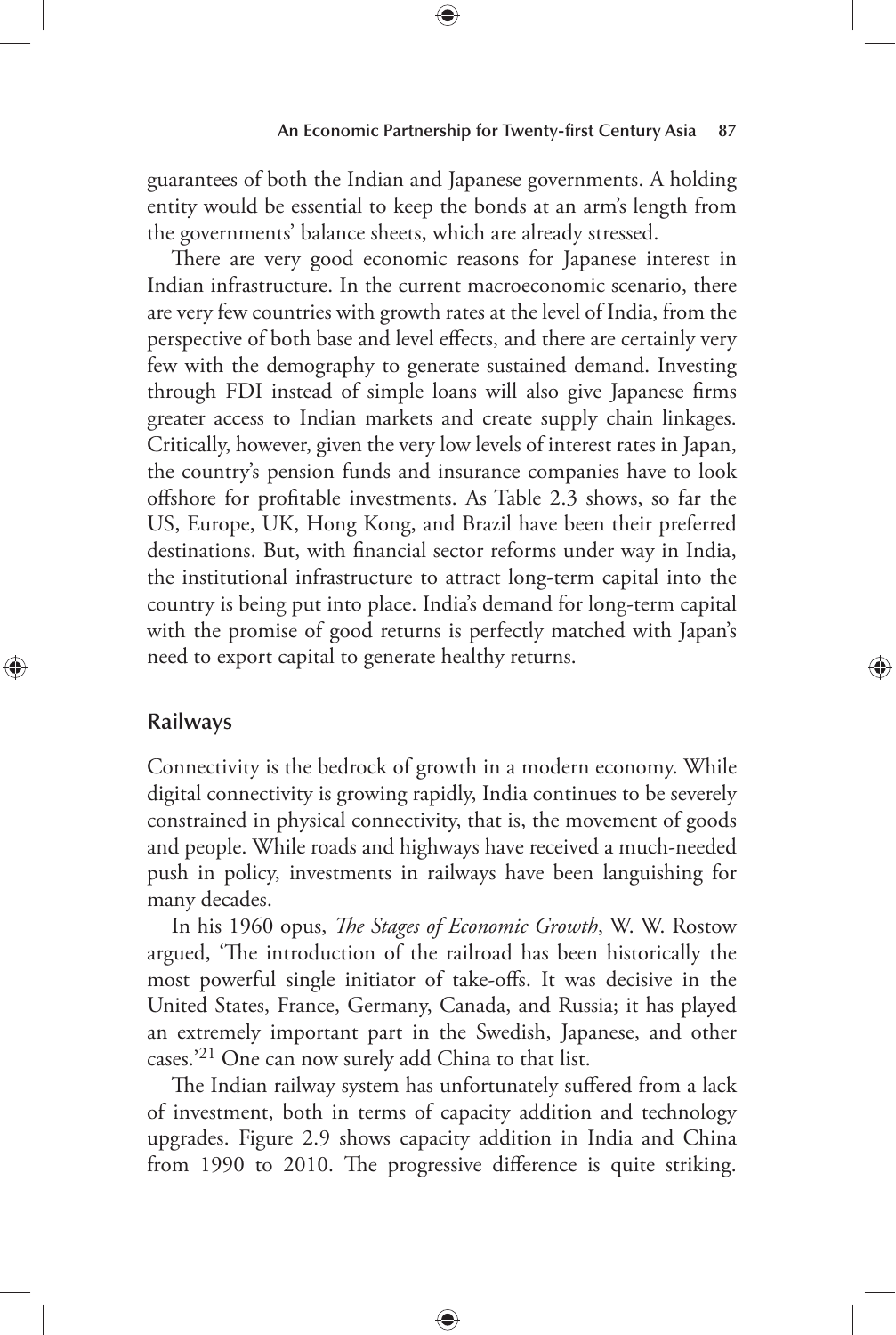◈



 $\bigcirc$ 



*Source* : World Bank database; *Economic Survey of India 2014–15* , p. 92.

Comparing this with the investment data available in Figure 2.10 completes the sorry picture.

 Other than congested passenger travel, the biggest casualties of underinvestment in railways in India have been the manufacturing and power sectors. Access to markets and the flow of raw materials, specifically coal and iron ore, are constrained. Low passenger ticket prices are often cross-subsidized with high freight rates. Rail freight rates in India are therefore expensive and have been growing steadily.

⊕



**Figure 2.10** Investment in Railways (Per Cent of GDP) in India and China, 2005–12

*Source* : World Bank database; *Economic Survey of India, 2014–15* , p. 92.

 $\bigcirc$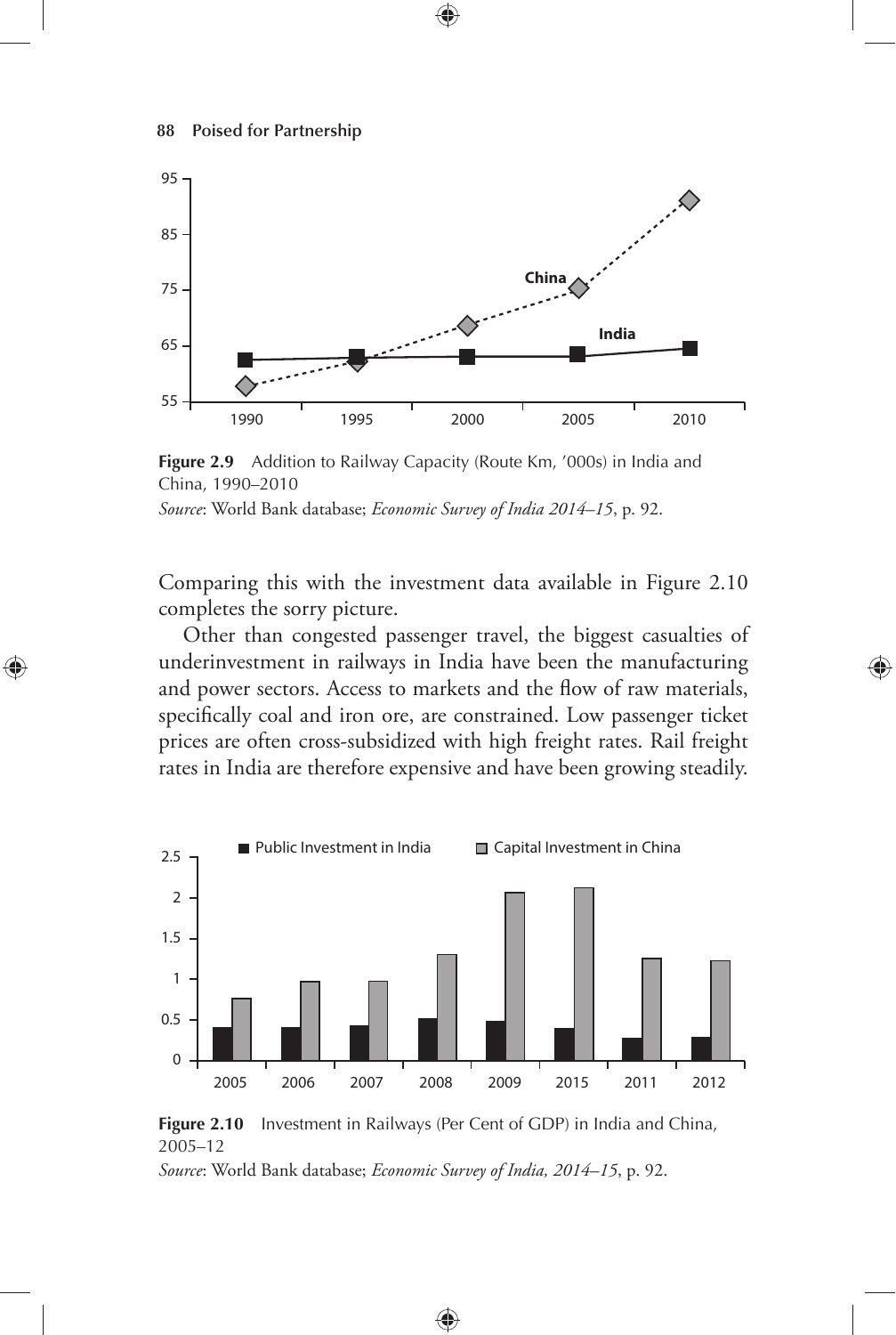Canada China Russia US India\* 33 44 65 51 66

⊕

## **An Economic Partnership for Twenty-first Century Asia 89**

44

⊕

20 30 40 50 60 70

**Figure 2.11 : Modal Share of Railways (Per Cent) in Domestic Freight for Selected Countries, 2011** 

*Sources* : P. Amos, *Freight Railways Governance, Organization and Management: An International Round-Up*, World Bank paper submitted to the National Transport Development Policy Committee, Government of India, 2011, cited in *Economic Survey of India, 2014–15* , p. 94.

 \* Data for India is an estimate for 2011–12 provided in the report of the National Transport Development Policy Committee, 2014.

This has ensured a decline in the share of railways in freight from over 60 per cent in the 1970s to about 33 per cent today, most of the difference being compensated by roads. Figure 2.11 shows the figures for India with respect to some other countries. This shift has had adverse consequences for the environment and is logistically more cumbersome.

## How Can Japan Help and Make a Profit?

Australia

⊕

0 10

 Given the large investment needs of railways in India, opportunities abound and there are many options from an investor's perspective. Earlier we had pointed to Japan's involvement in urban transport in India through investments in subway systems. In addition, Japanese excellence in railways can be leveraged through the production of state-of-the-art locomotives, rolling stock, and signalling equipment. Collaboration with Indian Railways in producing locomotives in India will allow for the transfer of technology, which is essential for the development of domestic capacity in railways.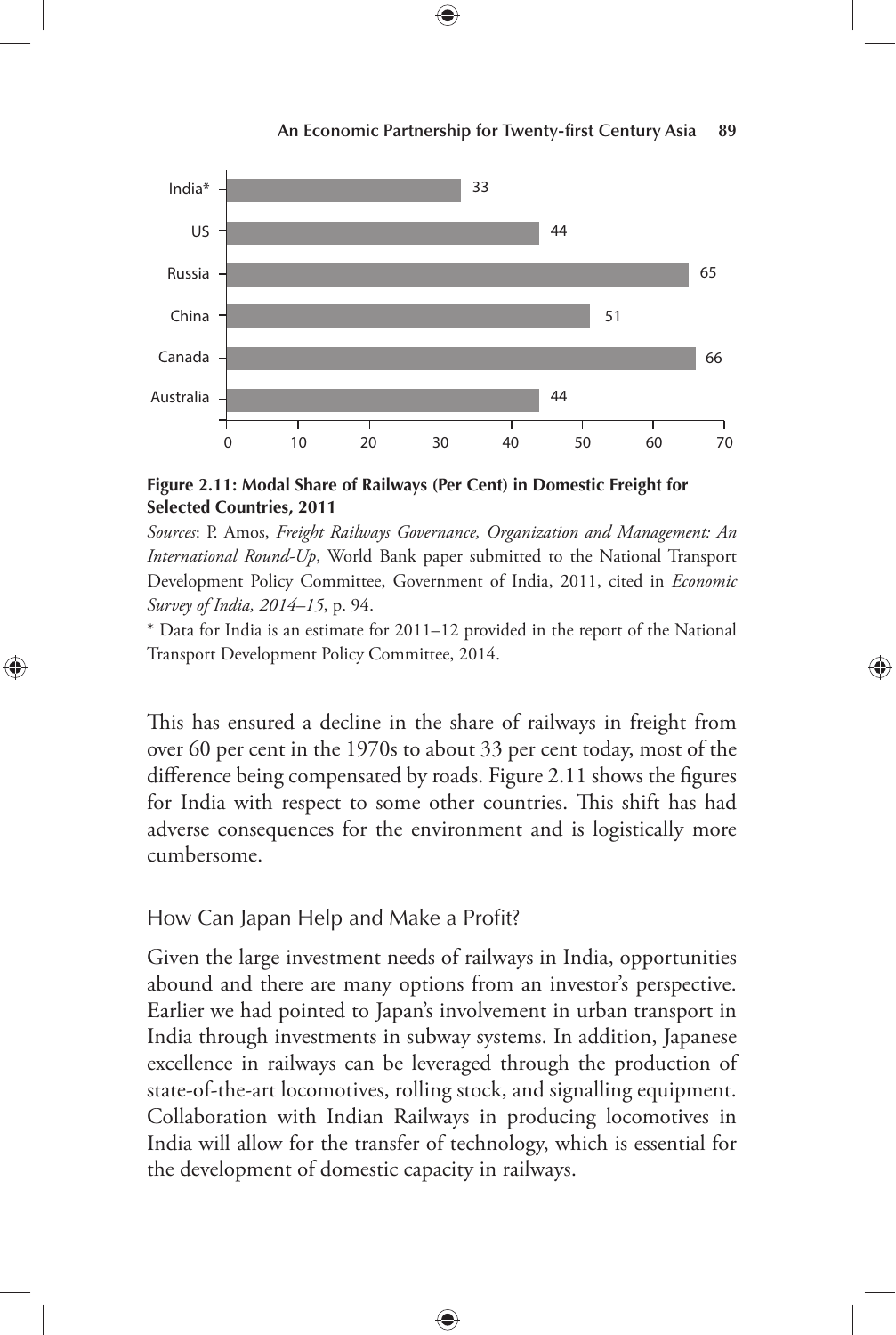In terms of current and prospective Japanese investments in the Indian railways, for the western DFC project currently under implementation, Japanese ODA assistance of ¥646 billion is envisaged and loan agreements for  $\text{\textsterling}226$  billion have already been signed.<sup>22</sup> This ODA has a condition of 30 per cent goods being sourced from Japan, which includes electric locomotives, rails, high-capacity electric transformers, and signalling equipment. The total value of these goods sourced from Japan would be approximately Rs 12,000 crore (US\$2 billion), and it would flow over the next three to four years. While this would undoubtedly be beneficial for India, it nonetheless highlights that Japan's economic engagement with India continues to be in the form of loans, and not direct long-term investment in physical assets. Another area where there is long-standing Japanese technological leadership is that of high-speed trains. While preliminary studies have been launched for the Mumbai–Ahmedabad corridor, the high investment required means that the opportunity costs of such investments are substantial. Given other investment priorities, investments in high-speed Shinkansen-type train corridors might need to wait.

⊕

## **Financial Flows and Monetary Stability**

◈

In addition to deepening financial markets through much-needed financial sector reforms, India needs a well-developed corporate bond market. Infrastructure development in emerging markets has been driven in large parts by non-secured loans and bonds. Unfortunately, both the quality of credit and the nature of the corporate bond market have left much to be desired in India. Japanese pension funds should be encouraged to invest more in debt flows and the corporate bond market in India, where interest rates are considerably higher than the very low rates in Japan and other developed countries.

◈

 Central bank liquidity swaps have become a key tool for hedging exchange rate risk and providing liquidity amongst developed countries. Developing countries have now begun this process as well, and India has taken modest steps in this direction. The US\$50 billion swap arrangement that India signed with Japan in 2013 could be widened to include other bilateral and multilateral partners.<sup>23</sup>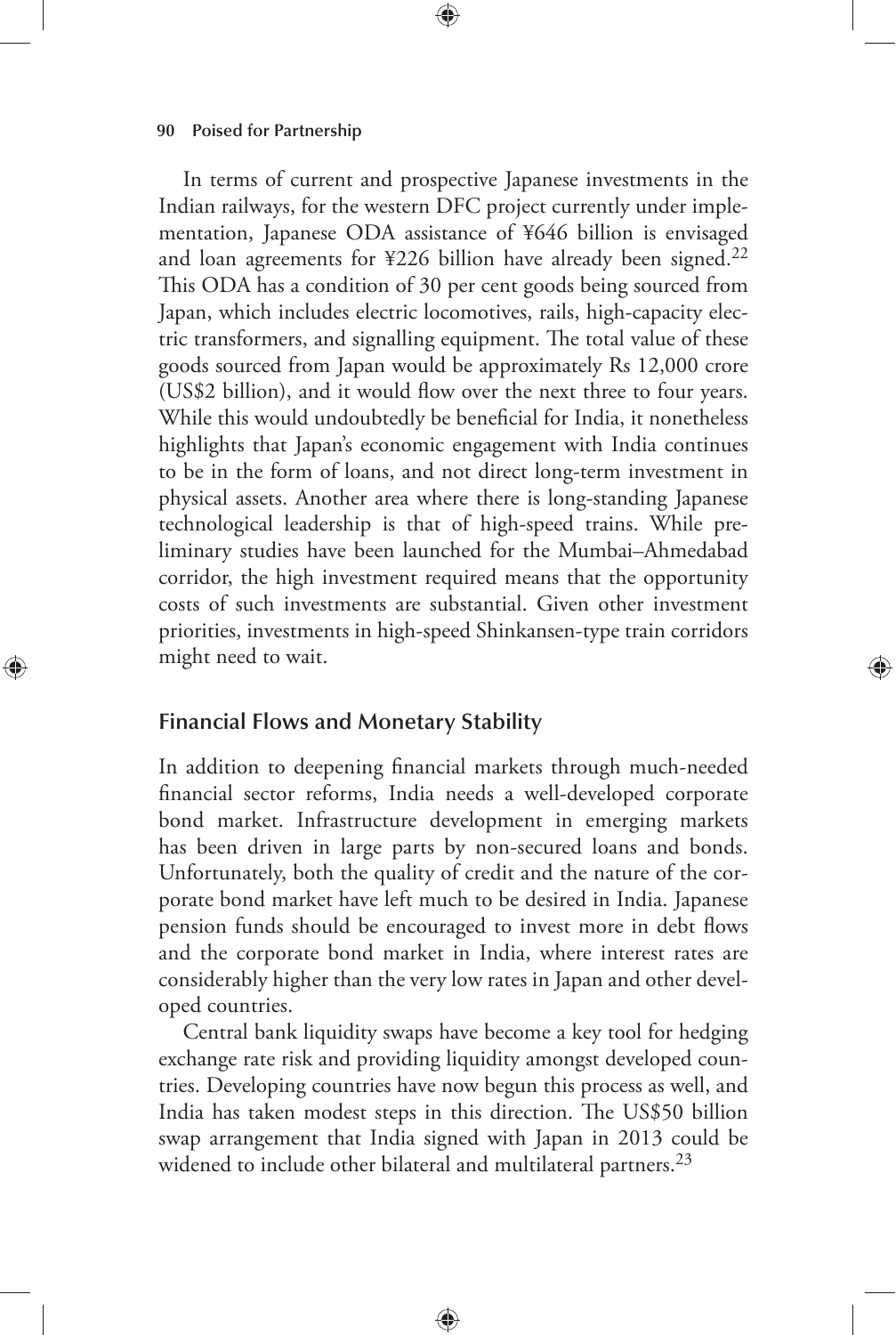## **Education and Labour Mobility**

There is going to be a massive need for workers in Japanese agriculture, nursing and old age care, and other low- and medium-skill services in Japan in the years to come. India and Japan can develop temporary worker programmes (such as the one between Canada and Mexico) where Indian workers can either go seasonally (for agriculture) or for short-to-medium-term stays of three to five years. In addition, in higher-skill service jobs, such as IT, Japan can draw lessons from programmes such as the H1-B visa programme in the United States to take advantage of India's acknowledged expertise in this area.

⊕

 But if Indian labour is to be able to serve the Japanese market, it needs to be trained to meet the exacting standards of Japanese employers. India's National Skill Development Corporation needs to partner with Japanese educational institutions and vocational training schools to develop training programmes that will impart both hard skills and the soft cultural skills necessary for the Japanese labour market as well as Japanese firms operating in India. On the other side, Japan needs to have less stringent visa norms at least for academic and research-related travel so as to better leverage India's burgeoning human capital.

## **Japan Plus**

⊕

 Following Prime Minister Modi's visit to Japan in September 2014, the Indian government established a special cell called Japan Plus in MoCI to attract and fast-track Japanese investments in India. $^{24}$ According to government documents, the mandate of Japan Plus

 runs through the entire spectrum of investment promotion—research, outreach, promotion, facilitation and aftercare. The team will support the Government of India in initiating, attracting, facilitating, fast tracking and handholding Japanese investments across sectors. The team will also be responsible for providing updated information on investment opportunities across sectors, in specific projects and in industrial corridors in particular. In addition, the 'Japan Plus' team will identify prospective Japanese companies, including Small and Medium Enterprises (SMEs) and facilitate their investments in India. 25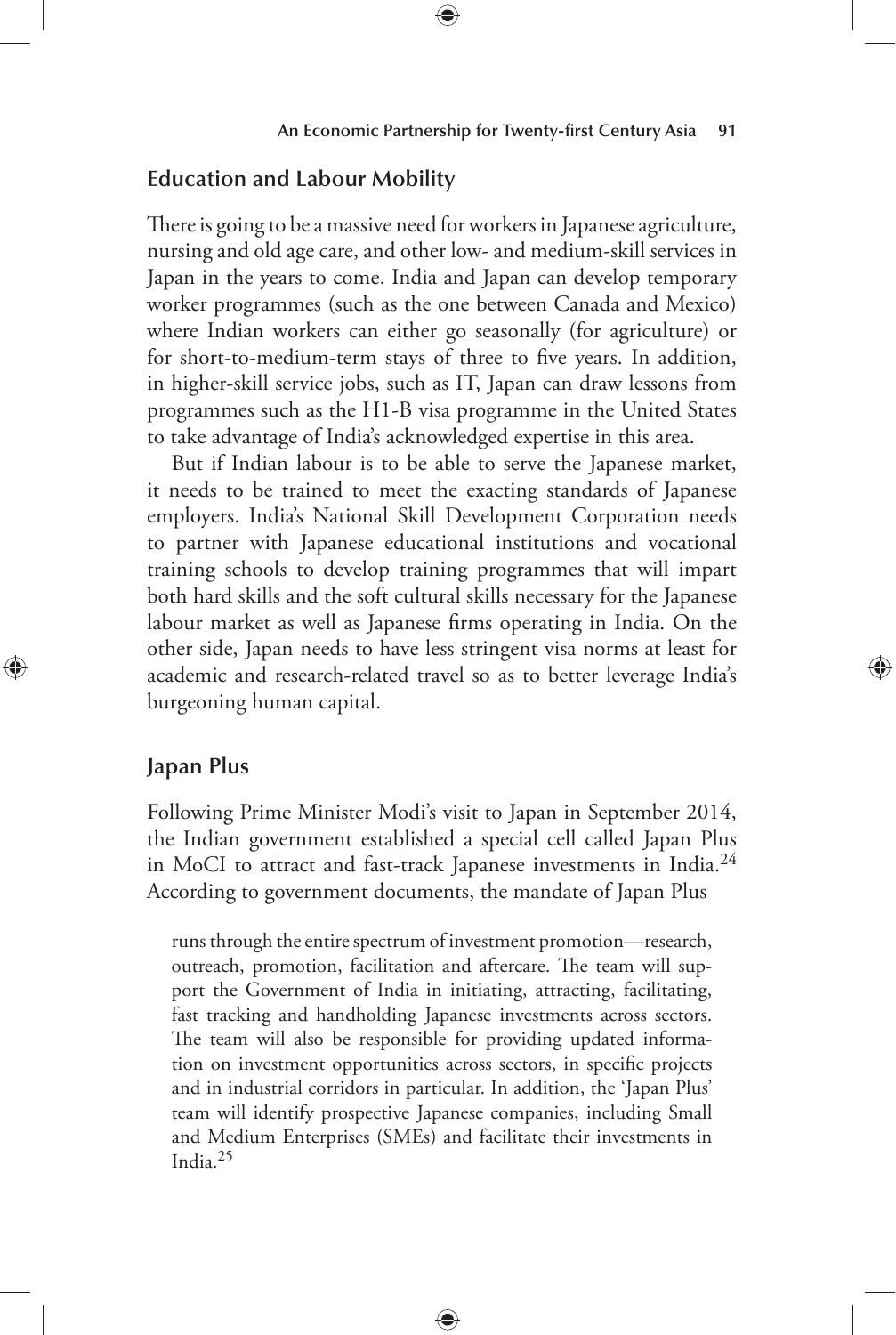◈

The cell has been organizationally placed in the Department of Industrial Policy and Promotion (DIPP) in the MoCI. Currently the team is composed of six members—four from the Government of India and two from Japan's METI. The decision to place two members of a foreign government directly within a unit of the Indian government is exceptional and conveys the priority that both governments attach to facilitating and implementing the agreements reached between them.

⊕

The four major objectives of Japan Plus are as follows. First, handholding existing Japanese companies and their investments in India. Second, investment in industrial parks, particularly in identifying locations and working with Indian states. Third, an e-forum to find potential partners on both sides for joint ventures. Finally, facilitating technology transfers from Japanese firms. A key fact that emerged out of our discussions with members of the team is that the main roadblocks that have arisen are located in contractual agreements with state governments. The role of the central government is to help Japanese companies identify potential locations, to provide central tax incentives, and to build basic external infrastructure. The state government addresses the nuts and bolts of location-specific issues such as land acquisition, power supply, and infrastructural connectivity including roads, power, water, and sewage. Coordination between the centre and states is therefore critical to the smooth implementation of projects.

The sequencing is typically as follows. An investor approaches the central government for a project, typically with a region in mind. The central government is tasked with obtaining clearances (mostly tax- and licence-based) from the relevant central ministries. After identifying a particular region, the central government may facilitate land acquisition and external infrastructure. The rest requires the involvement of the relevant state government, which gets reflected in a memorandum of understanding (MOU) between the state government and the investor. It is thus not surprising that a substantial chunk of investments, especially in manufacturing and IT, are clustered in very few states. For example, states in the Hindi heartland and the north-east have not found favour with big investors because of a general weakness in institutional capacity and infrastructure.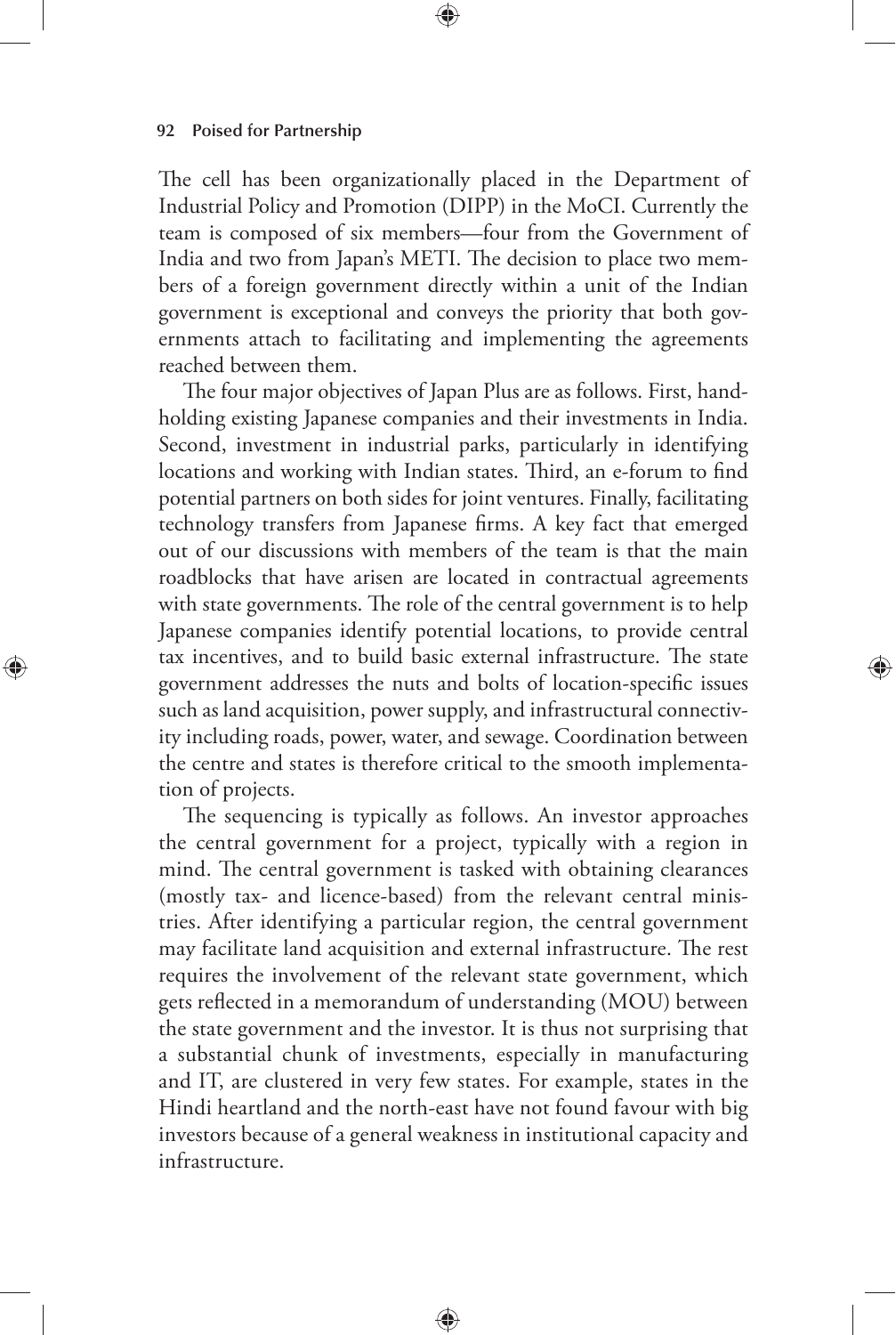A key facilitating tool in reducing bottlenecks is investment through joint ventures. Suzuki did not just succeed as a standalone company in India; its association with Maruti played an important role. If public sector companies were the joint venture of choice in the 1980s, market-driven private firms fit the bill today. Thus, finding suitable partners can significantly reduce the setup costs in terms of navigating the bureaucracy. Table 2.5 lists the various joint ventures between Indian and Japanese firms in the last 10 years.

⊕

The emergence of a more cooperative (centre–state) and competitive (inter-state) federalism in India means that Japanese investments are likely to cluster where states make special efforts to facilitate these investments. Greater fiscal autonomy for the states that has been recently proposed by the central government will ensure that the next stage of federalism will bode well for international investors. 26 For example, the state of Andhra Pradesh is currently in the process of

|     | Product            | Indian Side           | Japanese Firm     |
|-----|--------------------|-----------------------|-------------------|
| 1.  | High Voltage       | Sterlite Technologies | <b>VISCAS</b>     |
|     | Cables             | (Vedanta Group)       | Corporation       |
| 2.  | Alloy Wheel        | Minda Industries      | Kosei Group       |
| 3.  | Drugs              | Lupin Pharma          | Yoshindo Inc.     |
| 4.  | Mutual Funds       | LIC                   | Nomura            |
| 5.  | Auto Parts         | Lumax Auto            | Mannoh            |
|     |                    | Technologies          |                   |
| 6.  | Food and Food      | Ruchi Soya            | <b>KMDI</b>       |
|     | Processing         | Industries            | International     |
| 7.  | Construction       | Tata                  | Hitachi           |
|     | Machinery          |                       |                   |
| 8.  | Steel Wire         | Usha Siam Steel       | <b>TESAC Wire</b> |
|     | Ropes              |                       | Ropes             |
| 9.  | Telecommunications | Tata                  | NTT DoCoMo        |
| 10. | Telecom and        | Bharti Airtel         | Softbank          |
|     | E-commerce         |                       |                   |

**Table 2.5** Selected Joint Ventures between Indian and Japanese Firms, 2005–15

⊕

Source: Constructed by authors using information available on www.moneycontrol. com.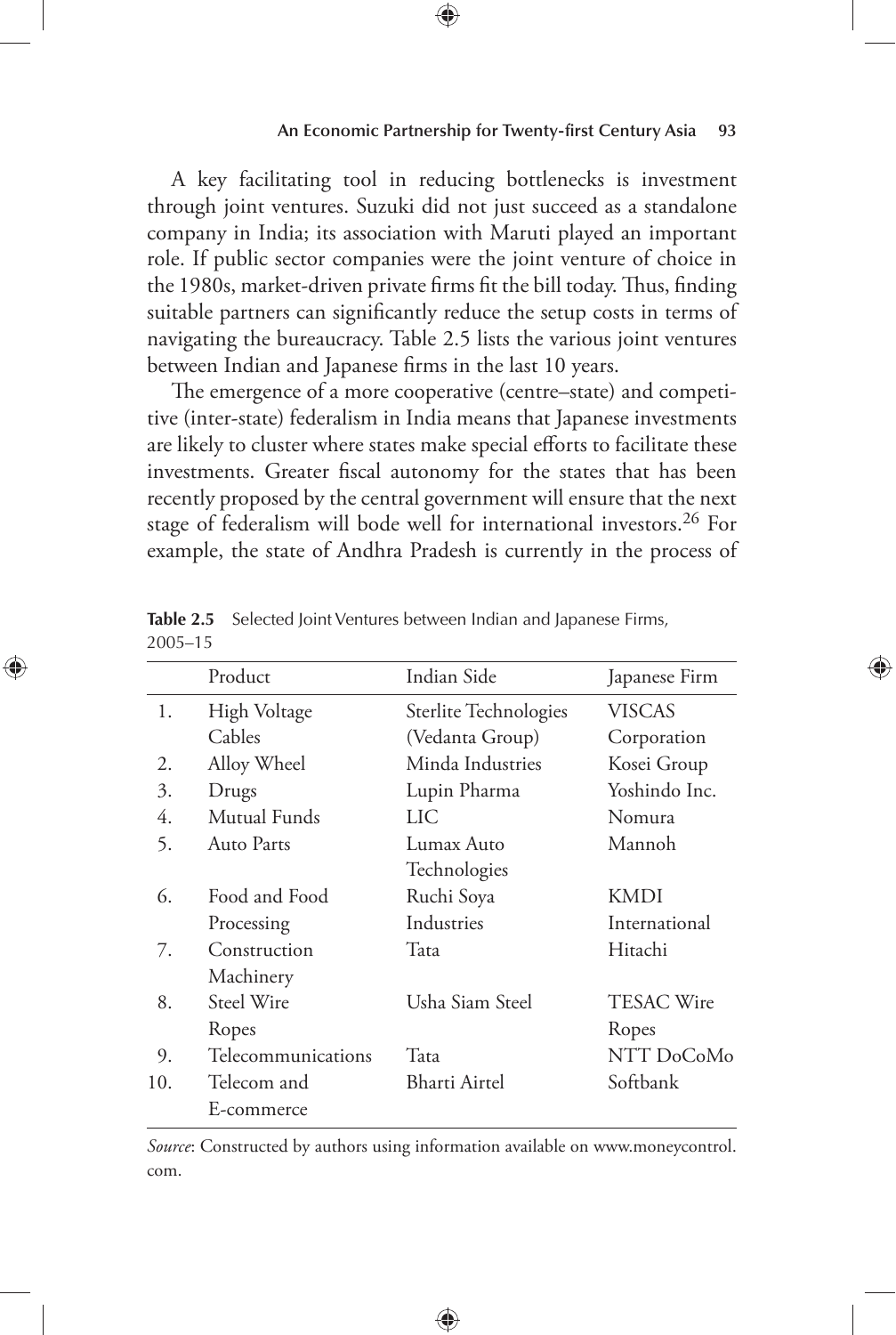building a new capital after the creation of the new state of Telangana from the erstwhile united Andhra Pradesh. The chief minister of Andhra Pradesh has already travelled to Japan and been assured monetary and technical expertise by the Government of Japan.

⊕

As a final thought on Indian and Japanese collaboration in the private sector, the lack of cultural diplomacy cannot be overemphasized. The reason why Japanese involvement in Indian industry has been limited somewhat to providing technical assistance rather than full-scale FDI is not just regulatory but also cultural. In reply to our questions, a former head of the India–Japan Chamber of Commerce wrote:

[O]pportunities are significant but Japanese risk aversion, unwillingness to get deeply involved with unique India issues, and lack of successful role models is acting as a constraint on closer economic participation. India is definitely not Thailand/Indonesia and here schools, karaoke bars, and entertainment parlours are as important as opaque regulations and shifting stands. Moreover, new age Indian companies are more culturally in tune with the Western ones.

## **Geopolitical Considerations**

⊕

There are two strong underlying reasons for closer economic links between Japan and India. The first is the complementarity between the strengths (and weaknesses) of their respective economies. The second rationale is strategic, a response to the changing geopolitical environment in the region. To that extent, the two countries should also explore closer ties in defence production in areas where Japan has state-of-the-art technologies such as naval vessels, maritime reconnaissance aircraft, and defence electronics (see Chapter 6 in this volume for more on India–Japan strategic economic cooperation). This type of cooperation would also lower the unit costs of production for Japan.

 One issue we have not addressed in this chapter is a strategic partnership between the two countries in global economic governance. This issue is especially important in the case of global trade where two mega trade blocs—the Trans-Pacific Partnership (TPP) and the Transatlantic Trade and Investment Partnership (TTIP)—are likely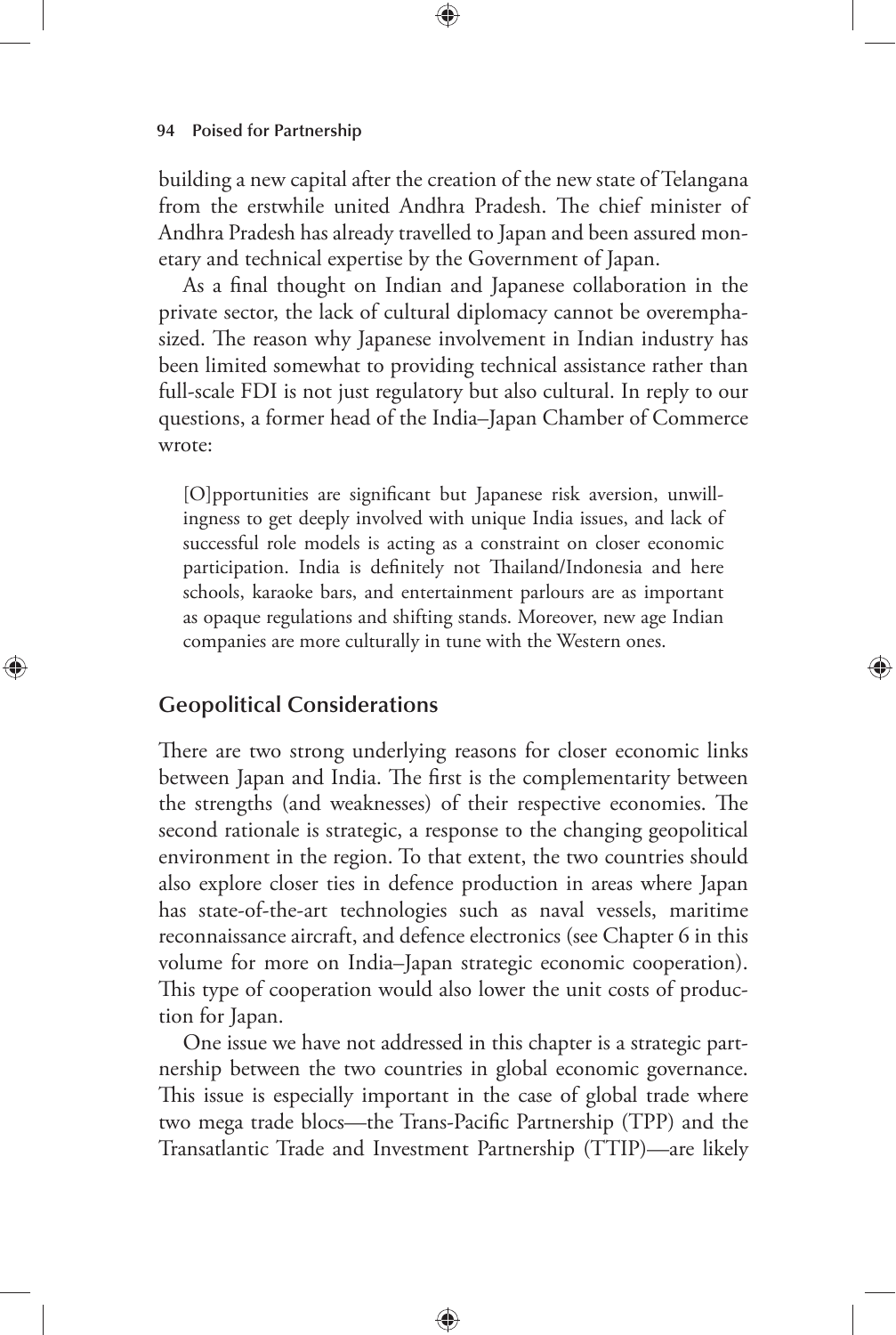to account for about half of world trade. For Japan, this is important for economic as well as strategic reasons, including being able to get energy imports from the United States. Therefore, over the medium term, the developments that take place in the TPP would begin to underpin the consideration of investments made by Japanese business. The most important policy aspects would include standards, intellectual property rights, and digital trade (especially data transfer issues). India has for long focused on the Regional Comprehensive Trade Partnership, another mega regional agreement which will likely have less stringent standards and discipline than the TPP. Indian policies and standards at present are below the levels likely to prevail as a result of mega regional trade agreements such as the TPP and TTIP. This is one area where cooperation with Japan could focus on improving Indian standards in line with those emerging in the largest free-trade agreements and developing value chains for foreign markets.

⊕

## **Notes**

◈

 1. P. A. George (ed.), *East Asian Literatures: An Interface with India* , New Delhi: Jawaharlal Nehru University, 2006.

◈

- 2. MOFA, 'Overview of Japan's ODA to India', June 2011, retrieved from http://www.in.emb-japan.go.jp/Japan-India-Relations/ODA\_Eng\_ Jun2011.pdf on 2 September 2015; MOFA, 'India', n.d., retrieved from http://www.mofa.go.jp/policy/oda/data/pdfs/india.pdf on 2 September 2015.
- 3. Authors' estimates from Japanese government data.
- 4. JBIC, 'Survey Report on Overseas Business Operations by Japanese Manufacturing Companies', 2014, retrieved from https://www.jbic.go. jp/wp-content/uploads/press\_en/2014/11/32994/20141128English1. pdf on 2 September 2015.
- 5. Planning Commission, Government of India, 'Faster, Sustainable and More Inclusive Growth: An Approach to the Twelfth Five Year Plan', 2011, retrieved from http://planningcommission.gov.in/plans/ planrel/12appdrft/appraoch\_12plan.pdf on 2 September 2015.
- 6. OECD, 'FDI in Figures', 2014, retrieved from http://www.oecd.org/ daf/inv/FDI-in-Figures-April-2014.pdf on 2 September 2015.
- 7. For an overview of the evidence, see M. Nathan and H. Overman, 'Agglomeration, Clusters, and Industrial Policy', *Oxford Review of Economic Policy* , 29(2), 2013, pp. 383–404.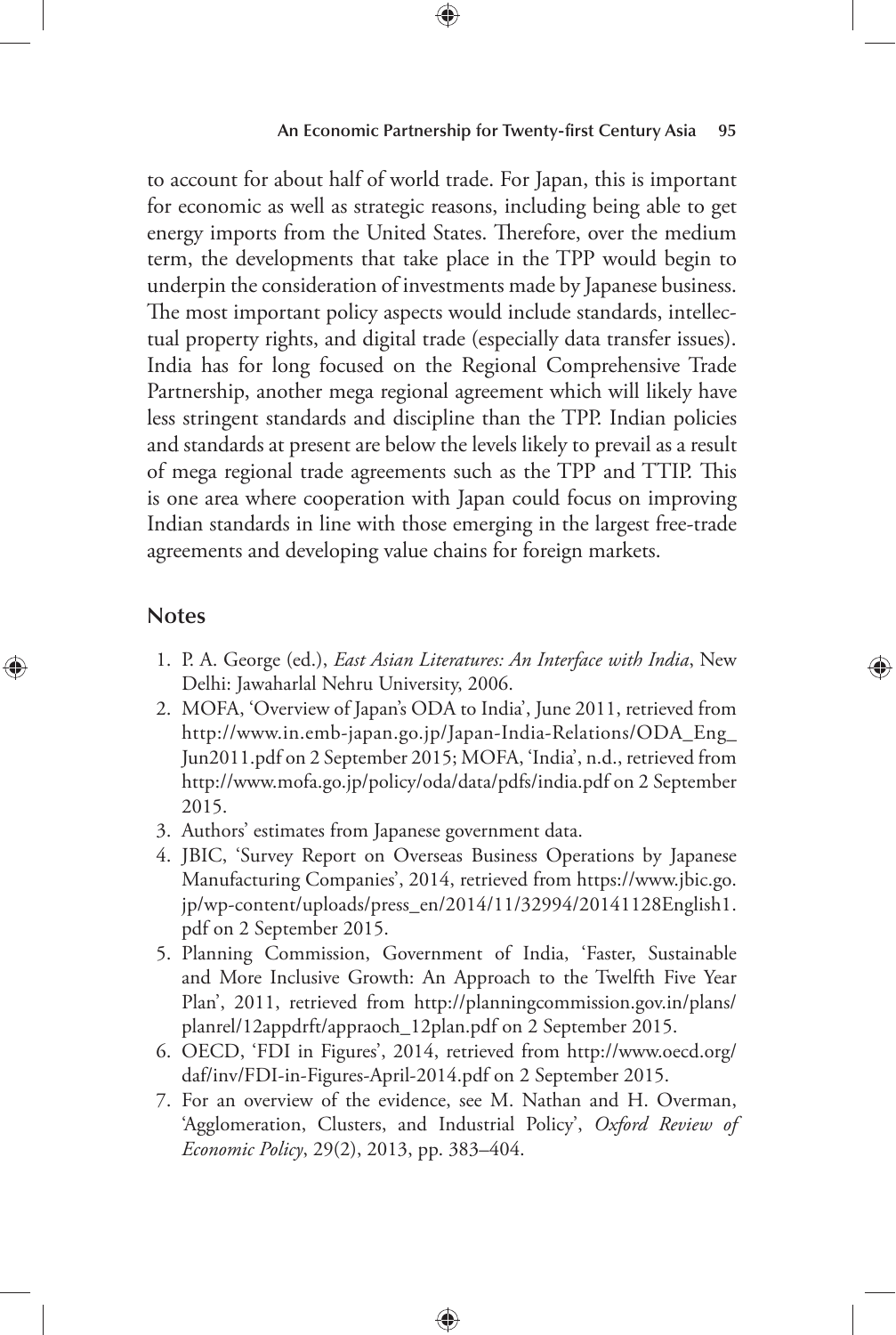⊕

 8. Th is section draws on Government of India, *Economic Survey of India 2012–13* , 2013, chapter 2, Box 2.2.

⊕

- 9. Trunk infrastructure is referred to as the support to large-scale infrastructure projects to allow them to be functional on the ground. Water supply, sewage, connecting roads, flood management, community spaces, and so on constitute trunk infrastructure.
- 10. High Powered Expert Committee, Ministry of Urban Development, Government of India, *Report on Indian Urban Infrastructure and Services* , 2011, retrieved from http://icrier.org/pdf/FinalReport-hpec. pdf on 4 September 2015.
- 11. High Powered Expert Committee, *Report on Indian Urban Infrastructure and Services* .
- 12. W. A. Lewis, 'Economic Development with Unlimited Supplies of Labour', *Manchester School*, 22(2), 1954, pp. 139–91; J. R. Harris and M. P. Todaro, 'Migration, Unemployment and Development: A Two-Sector Analysis', *American Economic Review*, 60(1), 1970, pp. 126–42.
- 13. McKinsey Global Institute, *India's Urban Awakening*, 2010, retrieved from http://www.mckinsey.com/insights/urbanization/urban\_awakening\_in\_india on 4 September 2015.
- 14. High Powered Expert Committee, *Report on Indian Urban Infrastructure and Services* .

↔

- 15. The numbers are based on a speech delivered by India's urban development minister, cited in: 'India Needs \$250 Billion in the Next 20 Years for Infrastructure', *Economic Times* , 7 October 2014.
- 16. See JICA, 'India', n.d., retrieved from http://www.jica.go.jp/india/ english/ on 4 September 2015.
- 17. S. Ray, 'Japan to Fund Metro's Phase III from December', *Hindustan Times* , 24 July 2011.
- 18. Ministry of Environment, Forests and Climate Change, Government of India, *Annual Report 2014–15* , 2015, p. 120, retrieved from http:// envfor.nic.in/sites/default/files/Environment%20Annual%20 Report%20%20Eng..pdf.
- 19. McKinsey Global Institute, *India's Urban Awakening* .
- 20. Ministry of Environment, Forests and Climate Change, *Annual Report 2014–15* , p. 120.
- 21. W. W. Rostow, *The Stages of Economic Growth: A Non-communist Manifesto*, Cambridge, UK: Cambridge University Press, 1960, pp. 55–6.
- 22. The data in this paragraph were acquired by the authors from the Indian Ministry of Railways.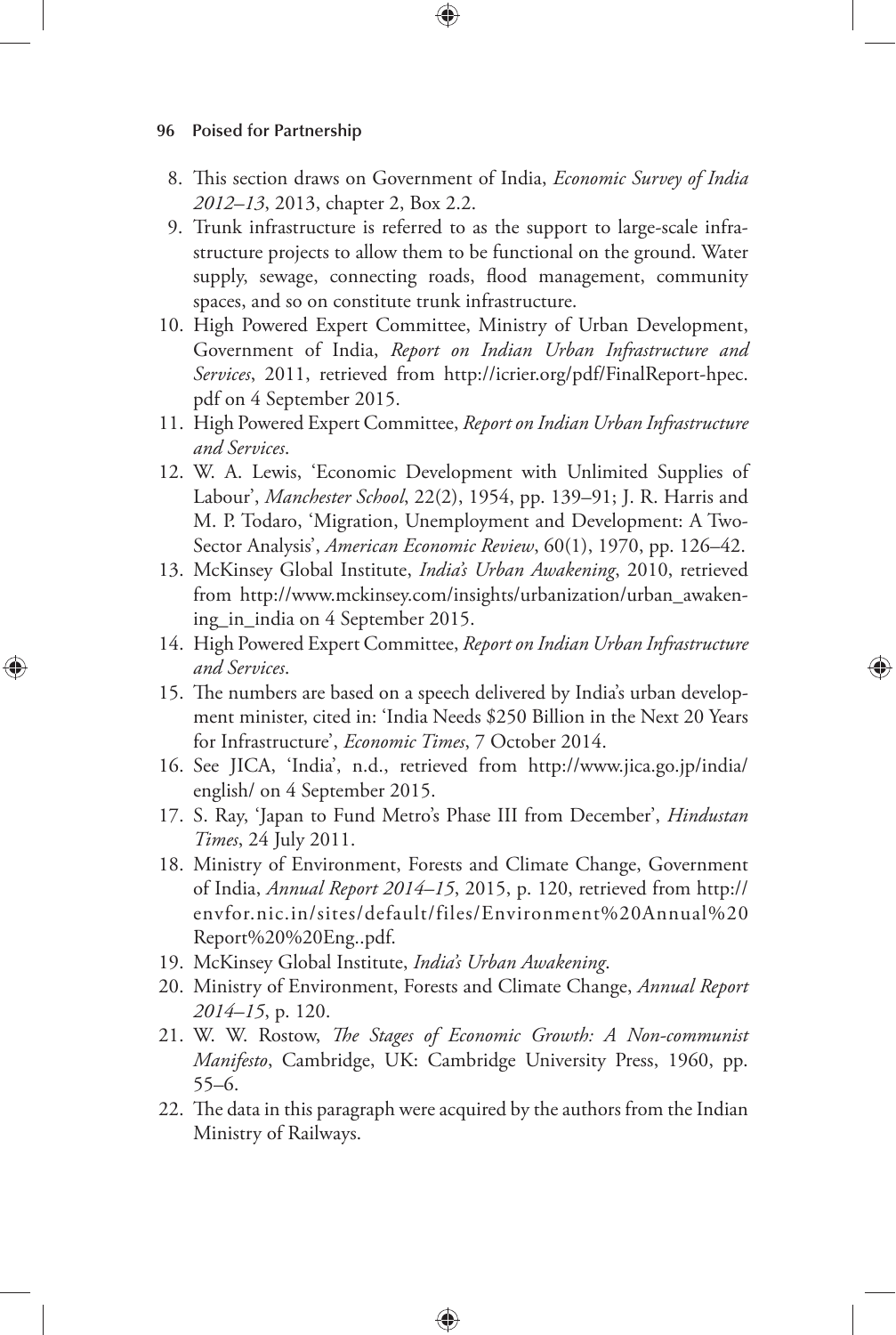23. Ministry of Finance, Government of India, 'Bilateral Currency Swap Arrangement between the Reserve Bank of India and Bank of Japan Enhanced from US \$15 billion to US \$50 billion', 18 December 2013, retrieved from http://pib.nic.in/newsite/PrintRelease.aspx? relid=102007 on 4 September 2015.

⊕

- 24. This section is based on interviews with members of the Japan Plus unit by one of the authors on 26 February 2014.
- 25. DIPP, Government of India, '"Japan Plus" constituted to fast track Japanese investments', 9 October 2014, retrieved from http://dipp.nic. in/English/acts\_rules/Press\_Release/japanPlus\_09October2014.pdf on 4 September 2015.
- 26. See Finance Commission of India, *Report of the Fourteenth Finance Commission*, 24 February 2015, retrieved from http://finmin.nic. in/14fincomm/14fcreng.pdf on 4 September 2015.

⊕

◈

◈